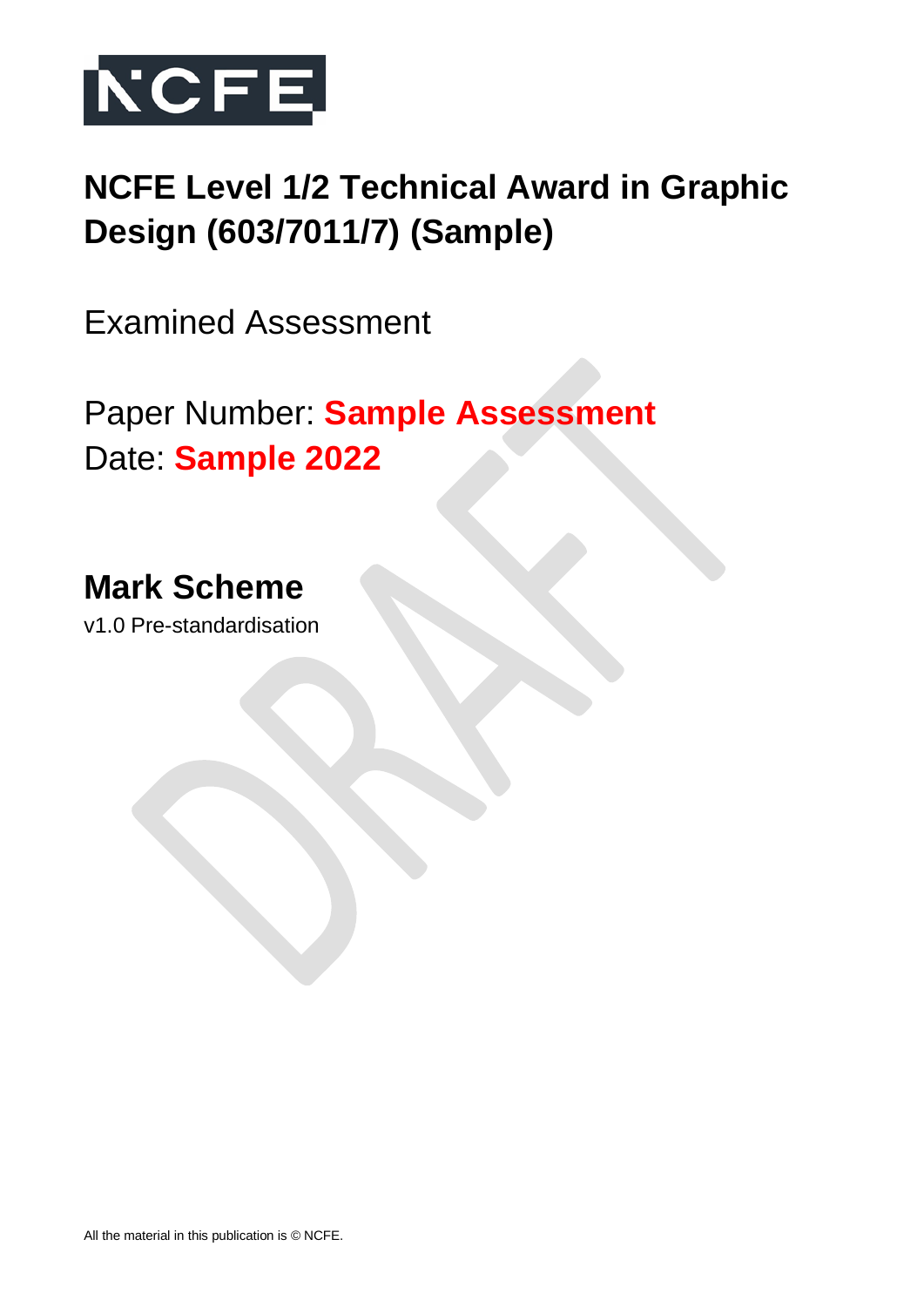This mark scheme has been written by the assessment writer and refined, alongside the relevant questions, by a panel of subject experts through the external assessment writing process and at standardisation meetings.

The purpose of this mark scheme is to give you:

- examples and criteria of the types of response expected from a learner
- information on how individual marks are to be awarded
- the allocated assessment objective(s) and total mark for each question.

### **Marking guidelines**

#### **General guidelines**

You must apply the following marking guidelines to all marking undertaken throughout the marking period. This is to ensure fairness to all learners, who must receive the same treatment. You must mark the first learner in exactly the same way as you mark the last.

- The mark scheme must be referred to throughout the marking period and applied consistently. Do not change your approach to marking once you have been standardised.
- Reward learners positively giving credit for what they have shown, rather than what they might have omitted.
- Utilise the whole mark range and always award full marks when the response merits them.
- Be prepared to award zero marks if the learner's response has no creditworthy material.
- Do not credit irrelevant material that does not answer the question, no matter how impressive the response might be.
- The marks awarded for each response should be clearly and legibly recorded in the grid on the front of the question paper.
- If you are in any doubt about the application of the mark scheme, you must consult with your team leader or the chief examiner.

### **Guidelines for using extended response marking grids**

Extended response marking grids have been designed to award a learner's response holistically and should follow a best-fit approach. The grids are broken down into levels, with each level having an associated descriptor indicating the performance at that level. You should determine the level before determining the mark.

When determining a level, you should use a bottom up approach. If the response meets all the descriptors in the lowest level, you should move to the next one, and so on, until the response matches the level descriptor. Remember to look at the overall quality of the response and reward learners positively, rather than focussing on small omissions. If the response covers aspects at different levels, you should use a best-fit approach at this stage, and use the available marks within the level to credit the response appropriately.

When determining a mark, your decision should be based on the quality of the response in relation to the descriptors. Standardisation materials, marked by the chief examiner, will help you with determining a mark. You will be able to use exemplar learner responses to compare to live responses, to decide if it is the same, better or worse.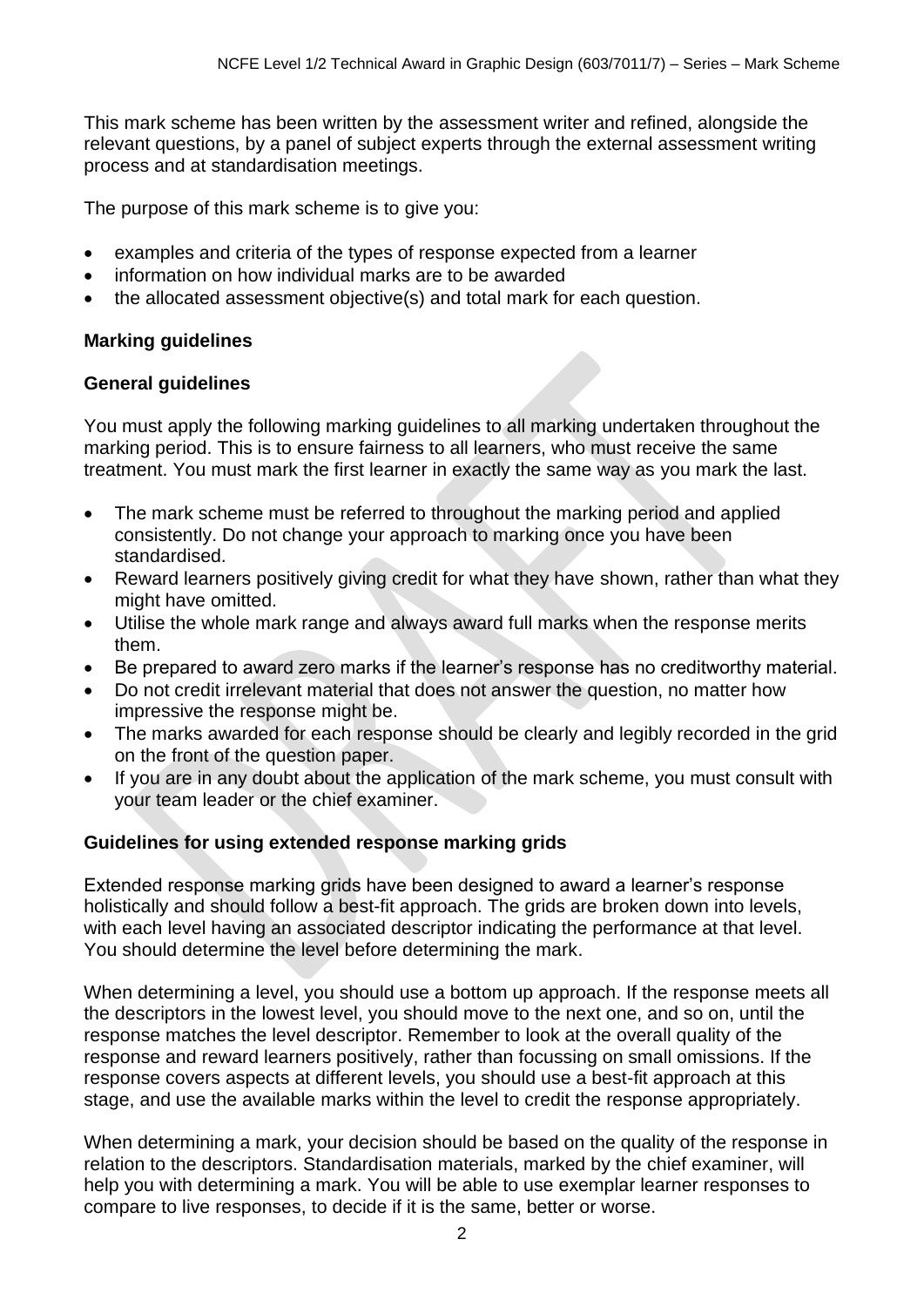You are reminded that the indicative content provided under the marking grid is there as a guide, and therefore you must credit any other suitable responses a learner may produce. It is not a requirement either, that learners must cover all of the indicative content to be awarded full marks.

#### **Assessment objectives**

This unit requires learners to:

| AO <sub>1</sub> | Recall knowledge and show understanding.<br>The emphasis here is for learners to recall and communicate the fundamental<br>elements of knowledge and understanding.                |
|-----------------|------------------------------------------------------------------------------------------------------------------------------------------------------------------------------------|
| <b>AO2</b>      | Apply knowledge and understanding.<br>The emphasis here is for learners to apply their knowledge and understanding<br>to real-world contexts and novel situations.                 |
| AO <sub>3</sub> | Analyse and evaluate knowledge and understanding.<br>The emphasis here is for learners to develop analytical thinking skills to make<br>reasoned judgements and reach conclusions. |

The weightings of each assessment objective can be found in the qualification specification.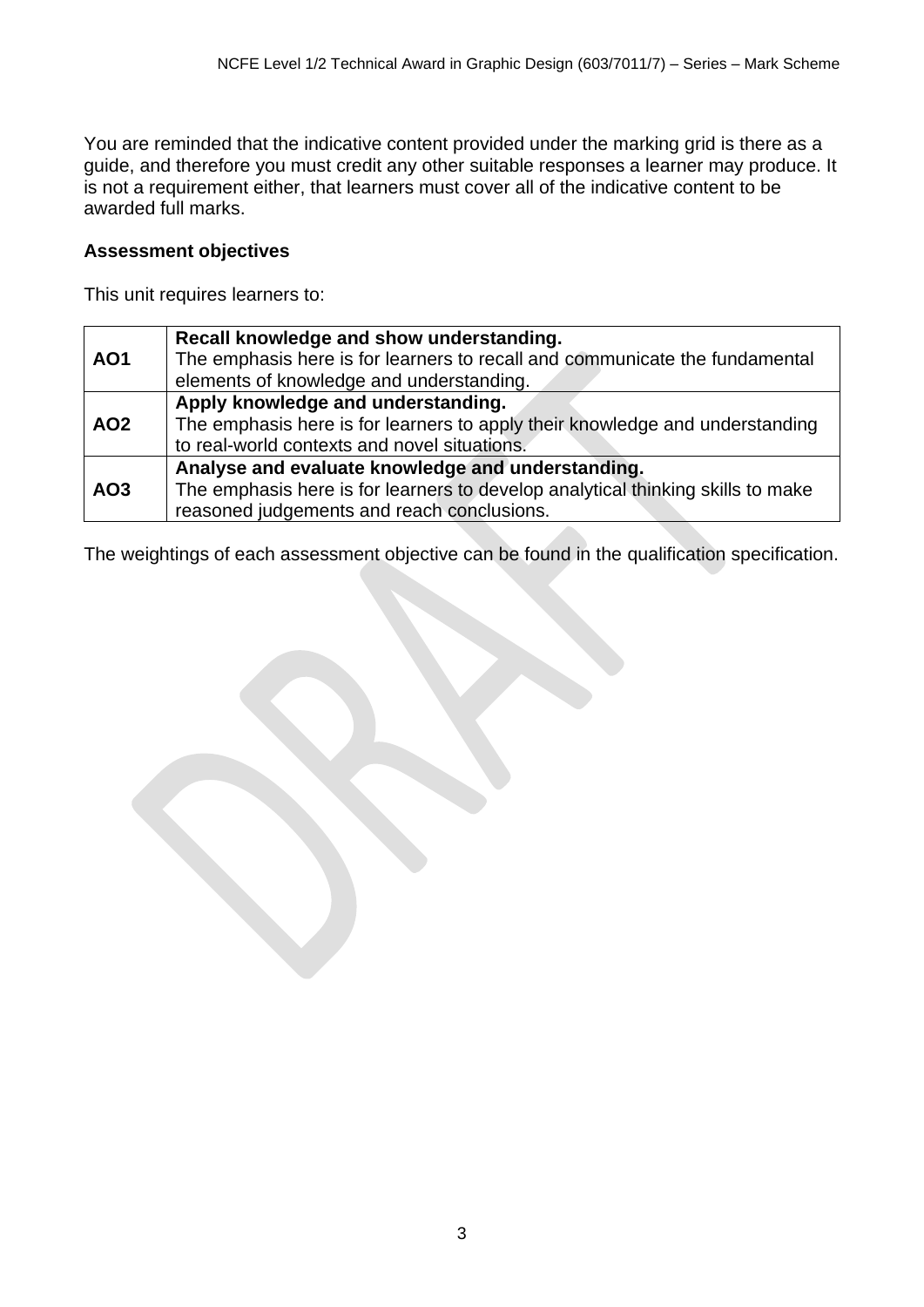| Qu | Mark scheme | <b>Total</b><br>marks |
|----|-------------|-----------------------|
|    |             |                       |

# **Section A Total for this section: 20 marks**

| 1              | A food manufacturing company want a design for a new product   | 1       |
|----------------|----------------------------------------------------------------|---------|
|                | they will sell in retail outlets.                              | $AO2=1$ |
|                | Which type of graphic design work is the company asking you to |         |
|                | produce?                                                       |         |
|                | Environmental<br>A                                             |         |
|                | <b>Illustration</b><br>B                                       |         |
|                | Packaging<br>C                                                 |         |
|                | Publication<br>D                                               |         |
|                | <b>Answer: C Packaging</b>                                     |         |
|                |                                                                |         |
| $\mathbf{2}$   | Which one of the following best describes the job role of an   | 1       |
|                | artworker?                                                     | $AO1=1$ |
|                | Creates hand drawn illustrations<br>A                          |         |
|                | Decides the creative direction<br>B                            |         |
|                | Designs animated graphics<br>C.                                |         |
|                | Makes the design print ready<br>D                              |         |
|                |                                                                |         |
|                | <b>Answer: D Makes the design print ready</b>                  |         |
|                |                                                                |         |
| $\overline{3}$ | Which of the following would be created in the marketing and   | 1       |
|                | advertising sector?                                            |         |
|                |                                                                | $AO1=1$ |
|                | Comic strip<br>A                                               |         |
|                | Graphic novel<br>B                                             |         |
|                | Leaflet or flyer<br>C                                          |         |
|                | Book cover<br>D                                                |         |

**Answer: C** Leaflet or flyer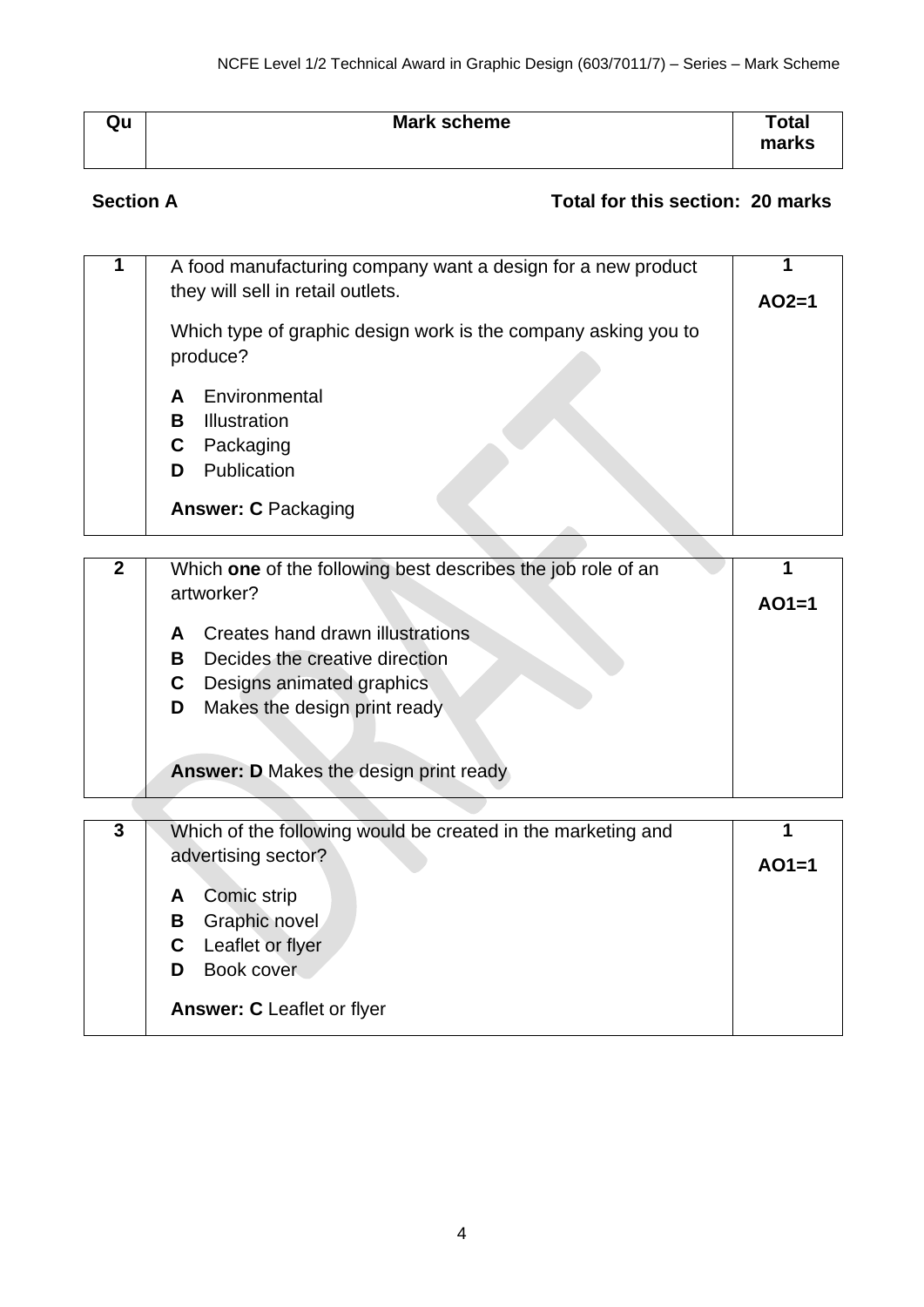| You are planning a graphic design outcome in response to a client<br>4<br>brief.<br>Identify two contextual factors that you may need to consider.<br>Award one mark for each appropriate contextual factor identified to<br>a maximum of two marks:<br>personal (1)<br>social (1)<br>cultural (1)<br>economic (1)<br>political (1). | 2<br>$AO1=2$ |
|--------------------------------------------------------------------------------------------------------------------------------------------------------------------------------------------------------------------------------------------------------------------------------------------------------------------------------------|--------------|
|--------------------------------------------------------------------------------------------------------------------------------------------------------------------------------------------------------------------------------------------------------------------------------------------------------------------------------------|--------------|

| 5 | Identify two ways that a graphic designer can use tone in a design.              |         |
|---|----------------------------------------------------------------------------------|---------|
|   | Award one mark for each of the following up to a maximum of two<br>marks.        | $AO1=2$ |
|   | provide contrast (1)<br>create definition (1)<br>$\bullet$<br>create shape $(1)$ |         |
|   | create depth (1)<br>$\bullet$<br>emphasise hierarchy (1)<br>$\bullet$            |         |
|   | add balance (1).<br>Award any other suitable response.                           |         |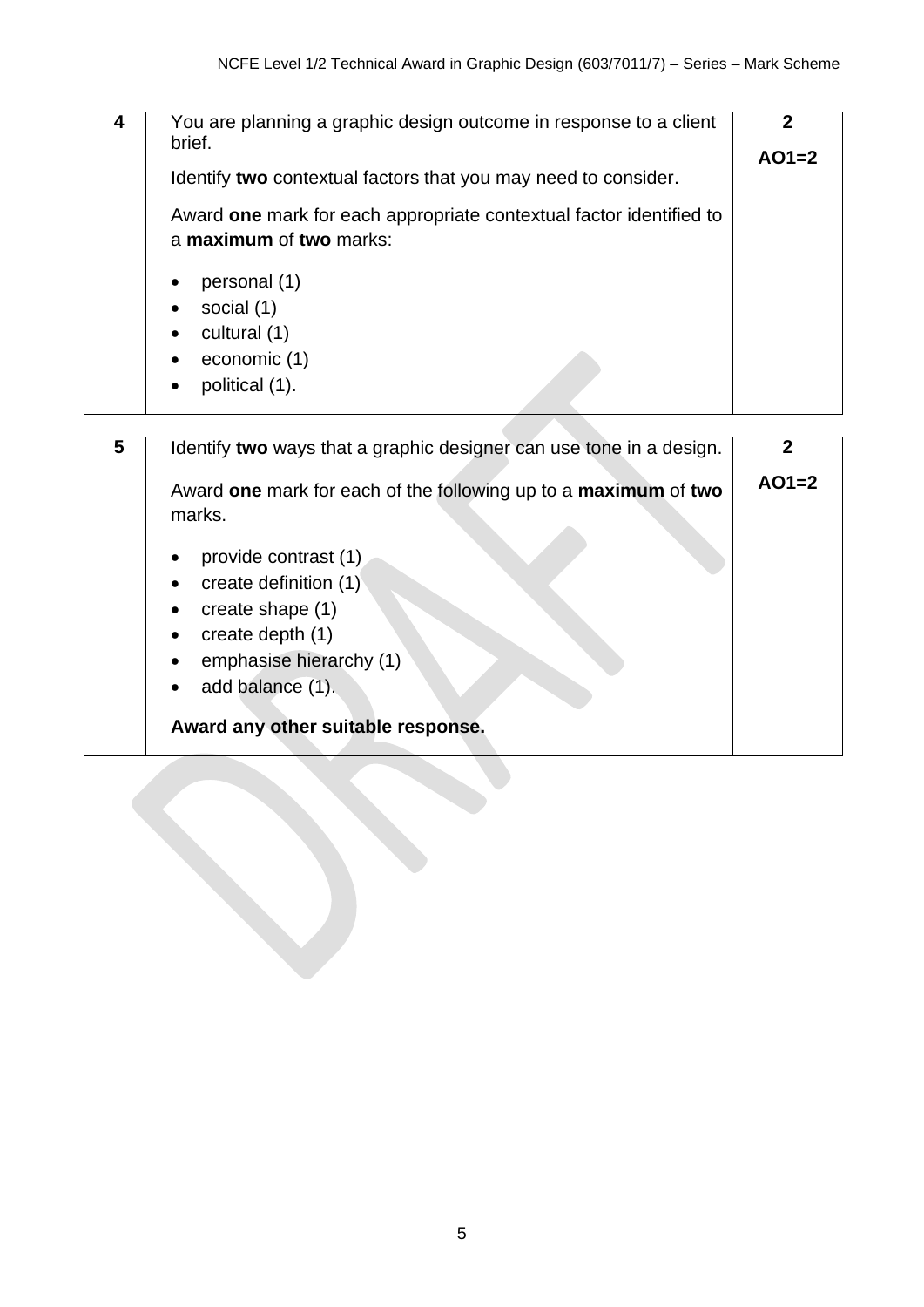| 6 | Explain when is best to use a serif and a sans serif font.                                                                                                                                                             | 3            |
|---|------------------------------------------------------------------------------------------------------------------------------------------------------------------------------------------------------------------------|--------------|
|   | Your answer should include:                                                                                                                                                                                            | $AO1=1$      |
|   | an explanation of the difference between both fonts.                                                                                                                                                                   | $AO2=2$      |
|   | Award one mark maximum for identifying a correct difference.                                                                                                                                                           |              |
|   | A serif is a decorative stroke that finishes off the end of a letter's<br>stem. A serif font has this feature and a sans serif does not. (1)                                                                           |              |
|   | AO <sub>1</sub>                                                                                                                                                                                                        |              |
|   | or                                                                                                                                                                                                                     |              |
|   | A serif font is a font that has serifs. A sans serif is a font that does<br>not. (1) AO1                                                                                                                               |              |
|   | Award one mark for identifying each valid explanation of when it is<br>best to use each font up to a maximum of two marks.                                                                                             |              |
|   | Serif fonts are easily readable at small body copy sizes. (1) AO2<br>Sans Serif fonts really stand out in large titles. (1) AO2                                                                                        |              |
|   |                                                                                                                                                                                                                        |              |
|   | Award any other suitable response.                                                                                                                                                                                     |              |
|   |                                                                                                                                                                                                                        |              |
| 7 | Describe two advantages and two disadvantages to working as an<br>in-house Graphic Designer.                                                                                                                           | 4<br>$AO2=4$ |
|   | Award one mark for each valid description of an advantage up to a<br>maximum of two marks.                                                                                                                             |              |
|   | <b>Advantages:</b>                                                                                                                                                                                                     |              |
|   | traditional office/studio environment can support designers by<br>providing social interaction (1)                                                                                                                     |              |
|   | a regular income with the benefits of holiday and sick pay<br>provides financial security (1)                                                                                                                          |              |
|   | career structure offering opportunity for promotion (1)<br>$\bullet$<br>projects will often be connected to central brand providing a<br>$\bullet$<br>structured approach to design with things like style guides. (1) |              |
|   | Award one mark for each valid description of a disadvantage up to<br>a maximum of two marks.                                                                                                                           |              |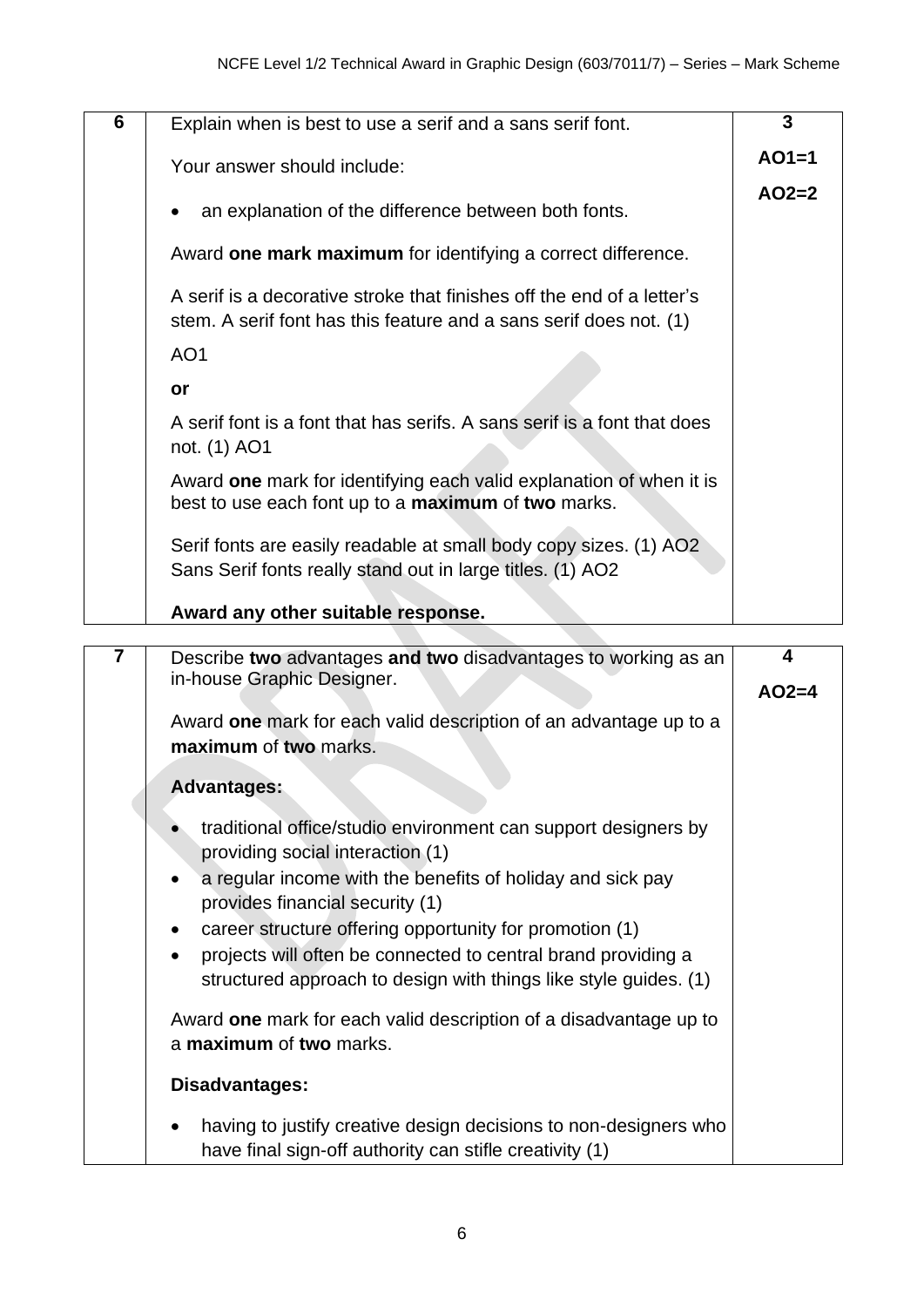- working in a traditional office environment can be lacking in inspiration (will depend on the size of the in-house design team) (1) • working set hours with no flexibility can be difficult when juggling other commitments (1) • only designing for a single brand could become monotonous as it does not provide the same level of creative challenge (1)
	- the structure of style guides can inhibit creativity as designers might feel that they can't try new approaches (1).

**Award any other suitable response.**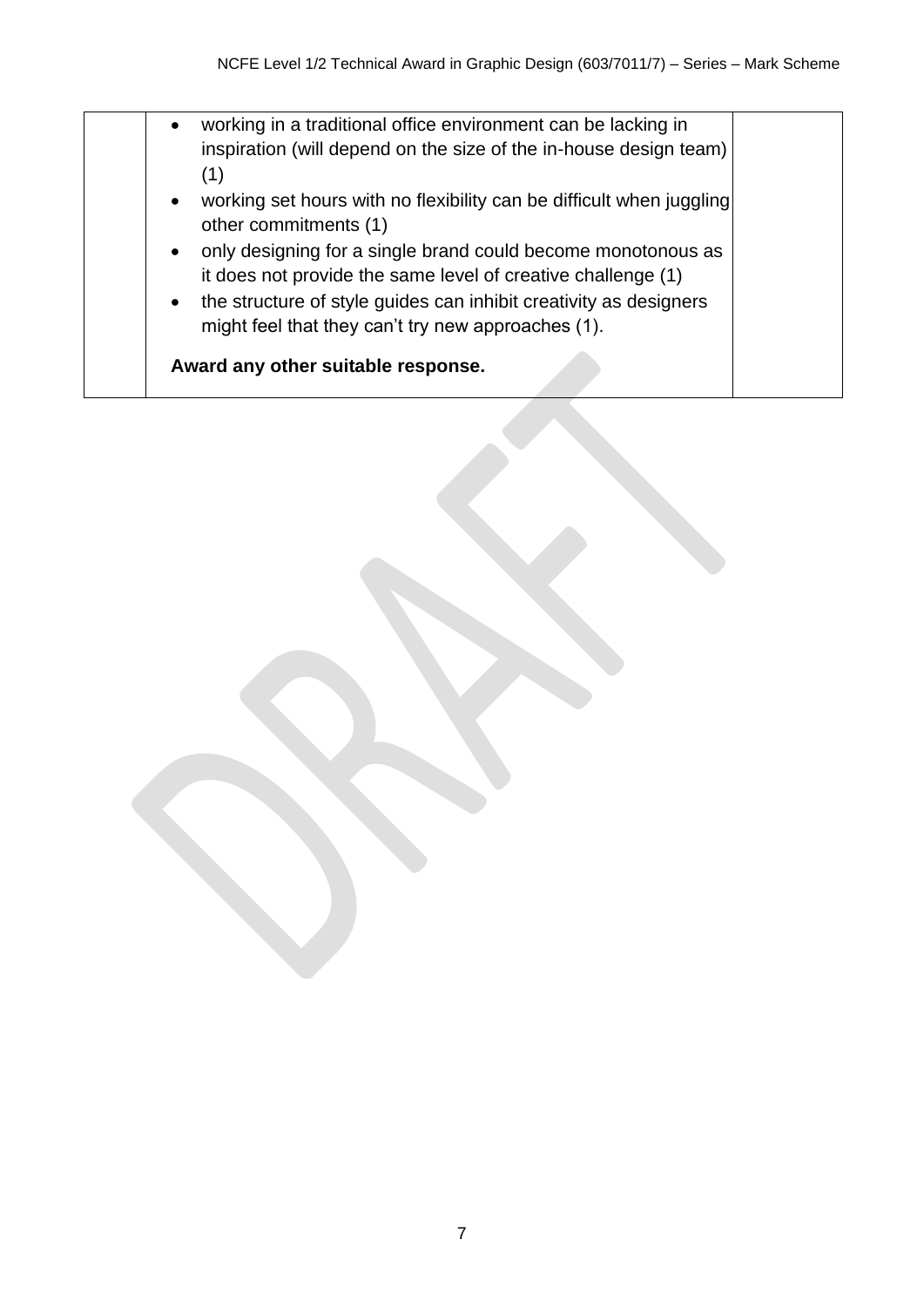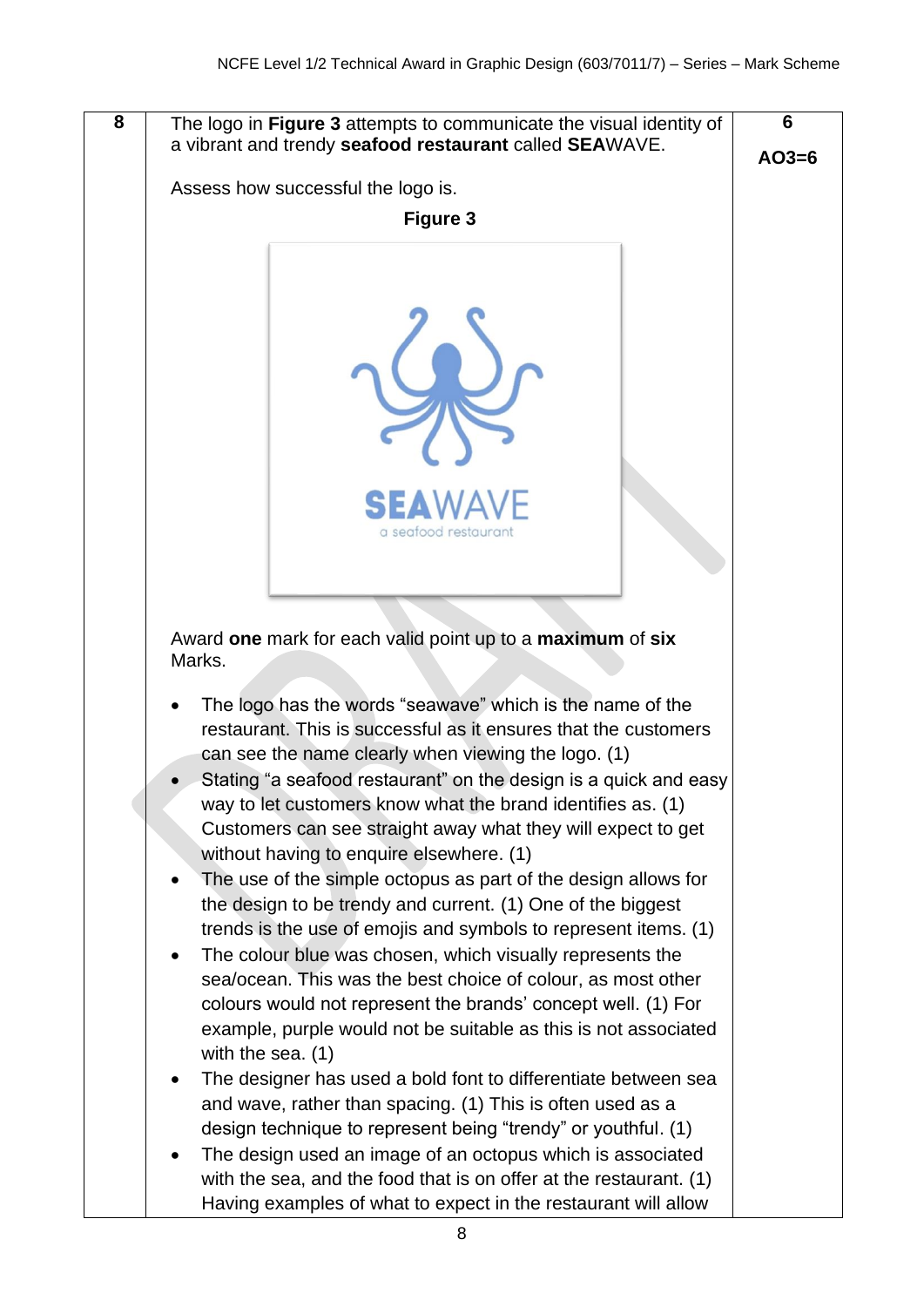|           | customers to visually identify what could be on the menu,<br>without having to rely on the text. (1) |
|-----------|------------------------------------------------------------------------------------------------------|
| $\bullet$ | The octopus arms create a wave shape that is associated with                                         |
|           | the text and name of the restaurant, as well as being vibrant. (1)                                   |
|           | This helps to reinforce the concept and stays true to the brands'<br>intent. $(1)$                   |
|           | Award any other suitable response.                                                                   |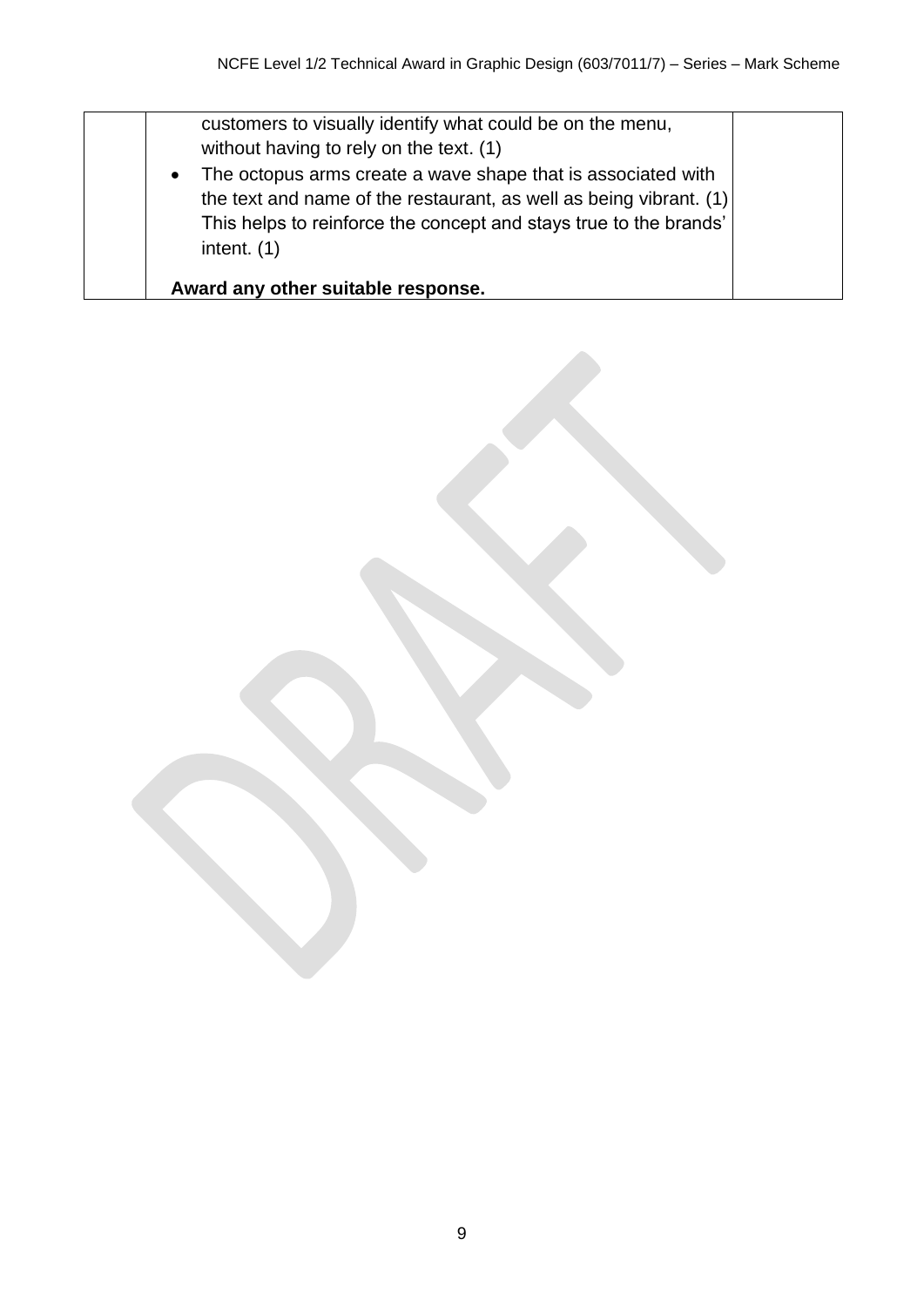# **Section B Total for this section: 21 marks**

| 9 | You are considering including a photographic image in your design. |         |
|---|--------------------------------------------------------------------|---------|
|   | What type of image is a photograph?                                |         |
|   | A Pixel based                                                      | $AO1=1$ |
|   | <b>B</b> Saturation                                                |         |
|   | <b>C</b> Scan resolution                                           |         |
|   | Stencil<br>D.                                                      |         |
|   | <b>Answer: A Pixel based</b>                                       |         |

| 10 | Which of the following best describes CMYK?                                                                                                                                                                                                                                |         |
|----|----------------------------------------------------------------------------------------------------------------------------------------------------------------------------------------------------------------------------------------------------------------------------|---------|
|    | A Subtractive four colour mode best used for printing<br>A way of removing a colour cast<br>B<br>The file format used to save a graphic design<br>C.<br>A way to communicate ideas to clients<br>D<br><b>Answer: A Subtractive four colour mode best used for printing</b> | $AO1=1$ |
|    |                                                                                                                                                                                                                                                                            |         |
|    |                                                                                                                                                                                                                                                                            |         |
| 11 | Which one of the following is a form of digital image correction used                                                                                                                                                                                                      |         |
|    | in graphic design?                                                                                                                                                                                                                                                         | $AO1=1$ |
|    |                                                                                                                                                                                                                                                                            |         |
|    | A Commercial<br>Economic<br>B.                                                                                                                                                                                                                                             |         |
|    | C EPS                                                                                                                                                                                                                                                                      |         |
|    | Rotation<br>D                                                                                                                                                                                                                                                              |         |

| $12 \,$ | Identify three types of graphic design brief.                                             |         |
|---------|-------------------------------------------------------------------------------------------|---------|
|         | Award one mark for each valid type of brief identified up to a<br>maximum of three marks: | $AO1=3$ |
|         | commercial<br>competition<br>collaborative<br>online only<br>$\bullet$<br>open call.      |         |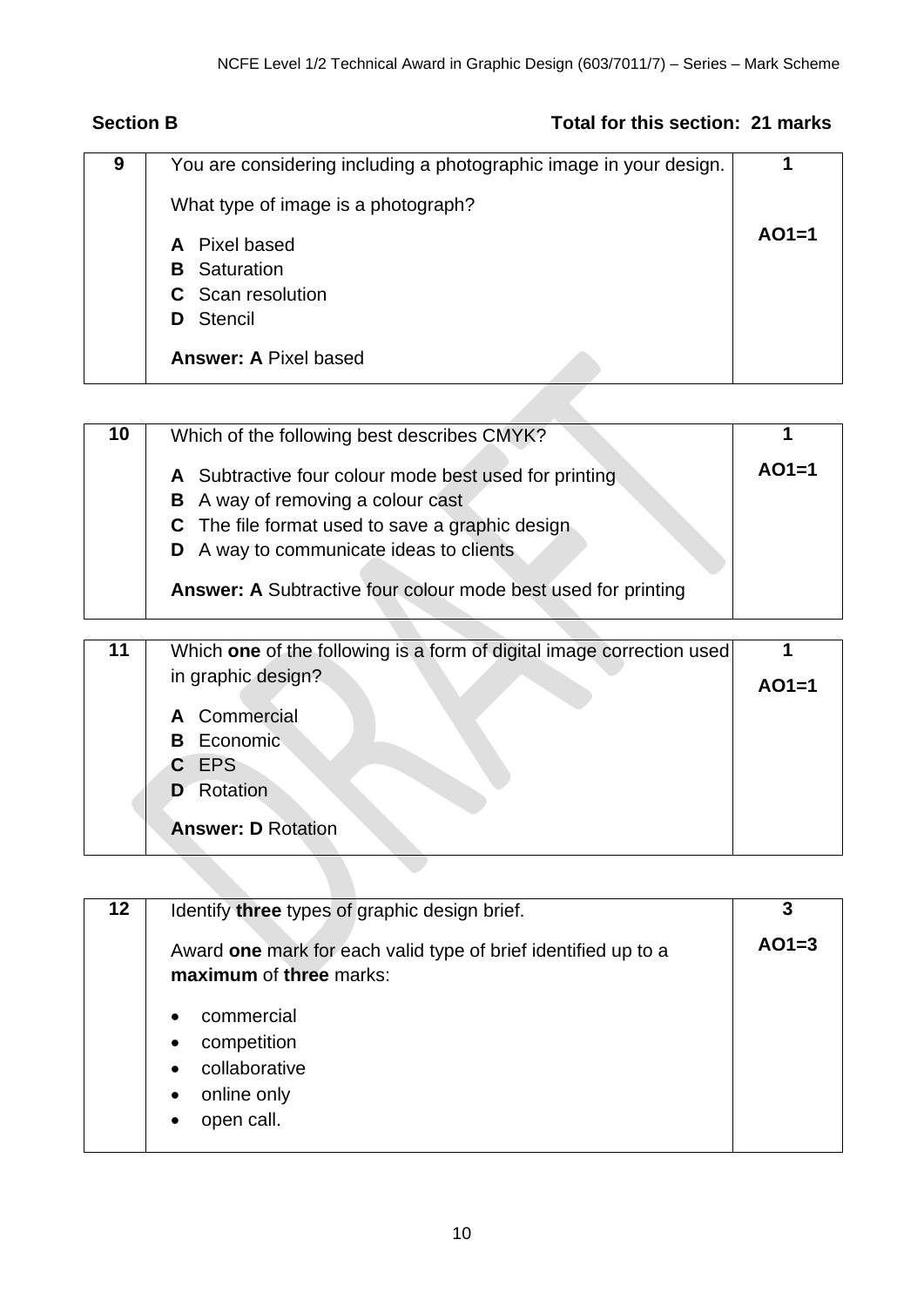| 13 | You are planning a graphic design.                                                                                           | $\overline{3}$ |
|----|------------------------------------------------------------------------------------------------------------------------------|----------------|
|    | Explain two reasons you should consider copyright                                                                            | $AO1=1$        |
|    | Your answer should include:                                                                                                  | $AO2=2$        |
|    | an explanation of the meaning copyright.                                                                                     |                |
|    | Award one mark maximum for a valid definition of copyright:                                                                  |                |
|    | copyright provides the legal right to control the ways in which<br>material may be used. (1) AO1                             |                |
|    | Award one further marks for each valid explanation of a reason for<br>considering copyright up to a maximum of two marks.    |                |
|    | (Graphic designers may wish to copyright their own work so)<br>they are able to control how others use their work. (1) AO2   |                |
|    | If other designers wish to use your work, it allows you to charge<br>$\bullet$<br>and/or explore licencing options. (1) AO2) |                |
|    | Copyrighting the work will prevent others from claiming the work<br>as their own. (1) AO2                                    |                |
|    | Award any other suitable response.                                                                                           |                |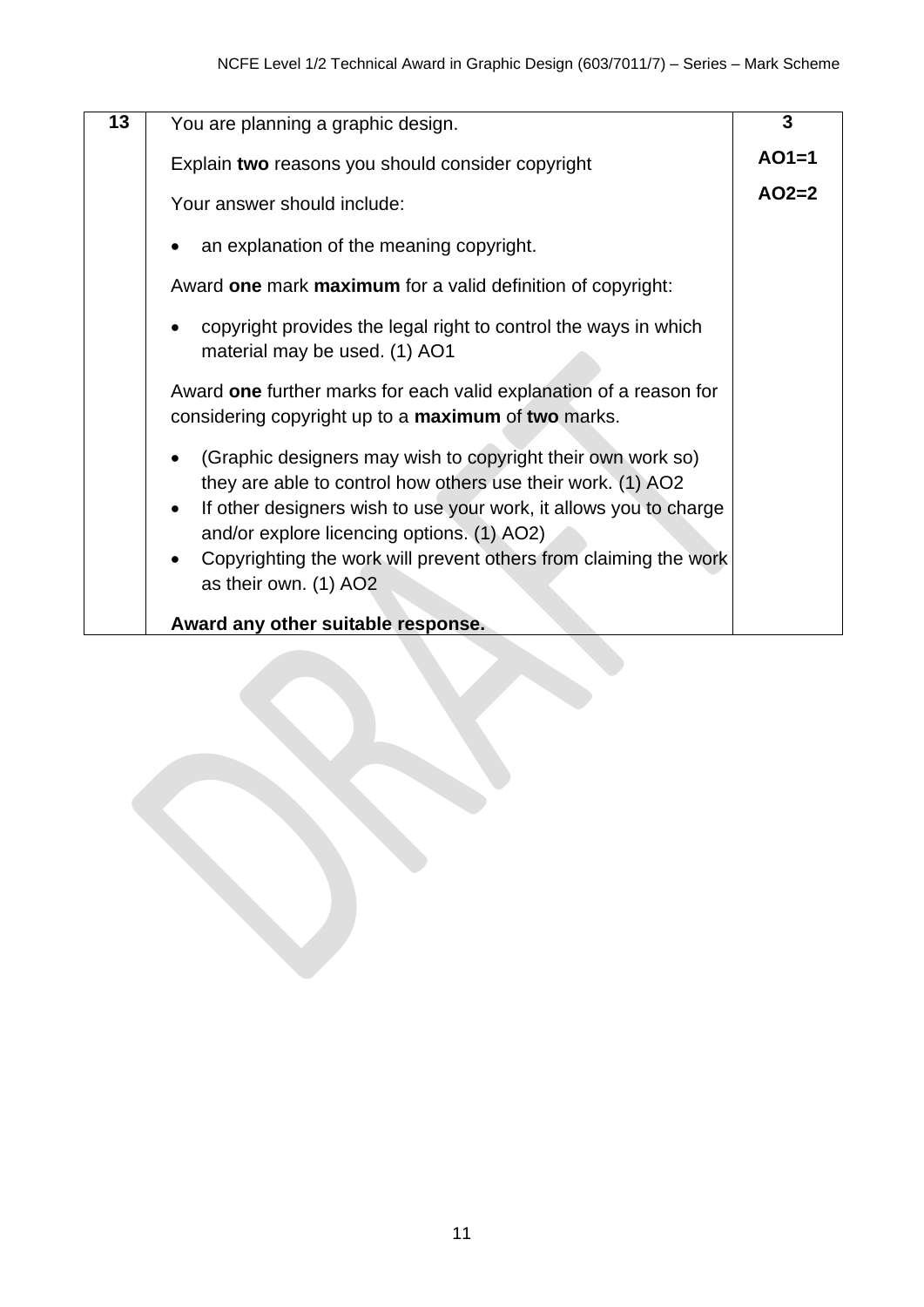| $\overline{14}$ | A graphic designer is making a summative evaluation of their                                                                                                                                                   | $6\phantom{1}6$ |
|-----------------|----------------------------------------------------------------------------------------------------------------------------------------------------------------------------------------------------------------|-----------------|
|                 | graphic design work.                                                                                                                                                                                           | $AO1=3$         |
|                 | Explain three factors the designer should consider.                                                                                                                                                            | $AO2=3$         |
|                 | Award one AO1 mark for identifying each of the following factors up<br>to a maximum of three marks.                                                                                                            |                 |
|                 | Award one further AO2 mark for each valid explanation of why it is<br>important to consider, up to a maximum of three marks.                                                                                   |                 |
|                 | Meeting the needs of the client $(1)$ AO1 – graphic design is a<br>commercial operation and any success must be considered<br>against the needs of the client (who has commissioned the<br>work). (1) AO2      |                 |
|                 | Communication of ideas (1) $AO1 - a$ design can only be<br>$\bullet$<br>considered successful if it effectively communicates the creative<br>intentions of the designer. (1) AO2                               |                 |
|                 | Appropriateness for target audience (1) $AO1 -$ to be an effective<br>$\bullet$<br>communication tool graphic design must be targeted at the<br>specific audience (for whom the message is intended). (1) AO2. |                 |
|                 | Identify improvements (1) AO1 – in order to progress and<br>$\bullet$<br>develop as a designer it is important to review all work critically<br>to apply improvements in future work. (1) AO2                  |                 |
|                 | Identify successes with the design (1) AO1 - by identifying<br>$\bullet$<br>successes designers are able to acknowledge areas of good<br>practice (they may wish to use again in future designs). (1) AO2      |                 |
|                 | Award any other suitable response.                                                                                                                                                                             |                 |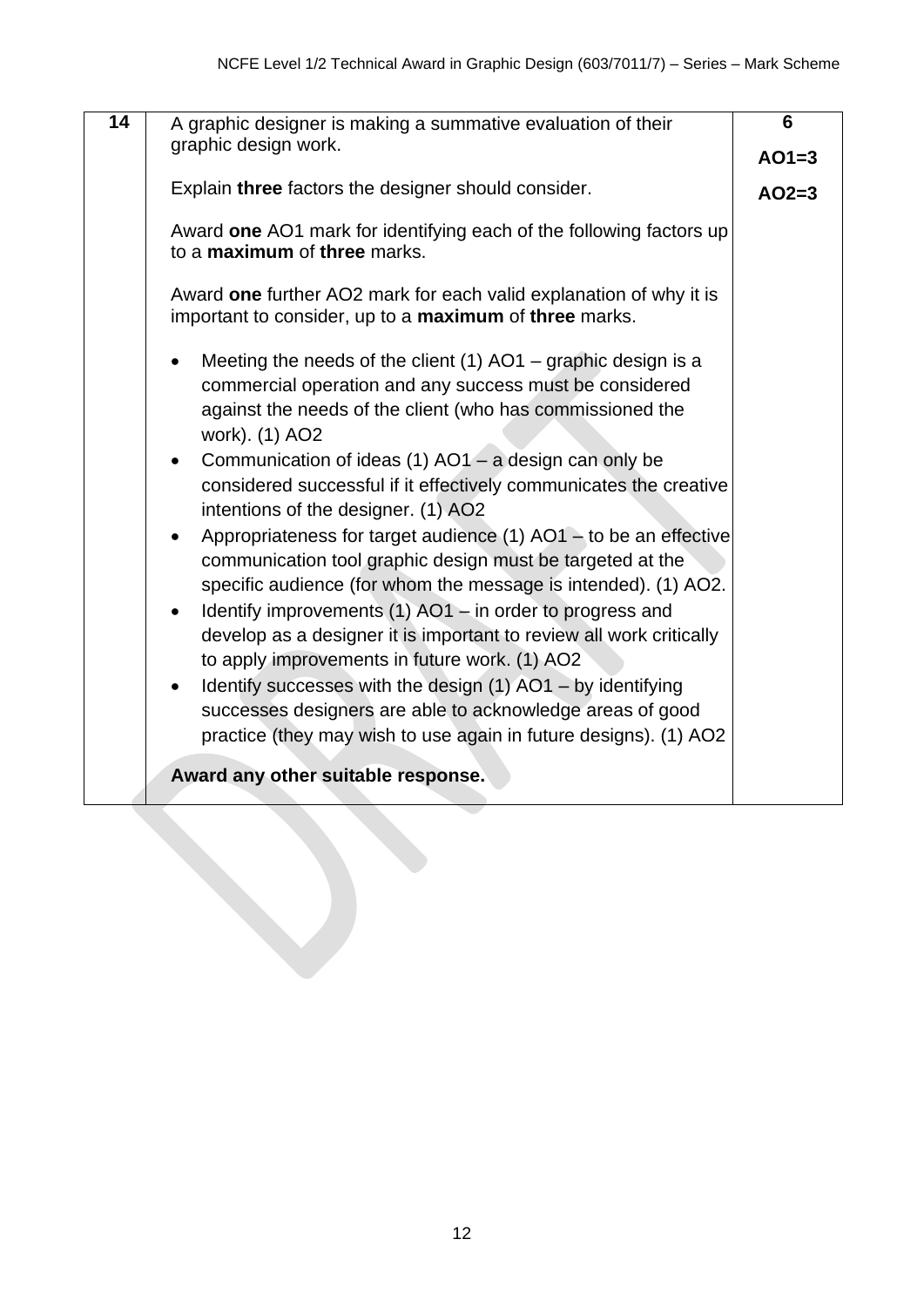|                                                                                                                                                                                                                                                                                                                                                                                               | 6                                                                                                                                                                           |
|-----------------------------------------------------------------------------------------------------------------------------------------------------------------------------------------------------------------------------------------------------------------------------------------------------------------------------------------------------------------------------------------------|-----------------------------------------------------------------------------------------------------------------------------------------------------------------------------|
| the images for a poster campaign.                                                                                                                                                                                                                                                                                                                                                             | $AO1=2$                                                                                                                                                                     |
|                                                                                                                                                                                                                                                                                                                                                                                               |                                                                                                                                                                             |
| formats.                                                                                                                                                                                                                                                                                                                                                                                      | $AO2=4$                                                                                                                                                                     |
| Explain two advantages for each of your chosen file formats.                                                                                                                                                                                                                                                                                                                                  |                                                                                                                                                                             |
| Award one mark AO1 for each valid file type identified up to a<br>maximum of two marks.                                                                                                                                                                                                                                                                                                       |                                                                                                                                                                             |
| Award one AO2 mark for each valid advantage of using two file<br>formats up to a maximum of two marks for each file format.                                                                                                                                                                                                                                                                   |                                                                                                                                                                             |
| <b>JPEG: (1) AO1</b>                                                                                                                                                                                                                                                                                                                                                                          |                                                                                                                                                                             |
| JPEG is the most common format for storing and transmitting<br>$\bullet$<br>photographic images. (1) AO2<br>allows for small file sizes (1) AO2                                                                                                                                                                                                                                               |                                                                                                                                                                             |
| has a widely supported format with good compatibility (1) AO2<br>٠<br>has a good colour range. (1) AO2                                                                                                                                                                                                                                                                                        |                                                                                                                                                                             |
| <b>TIFF:</b> $(1)$ $(AO1)$                                                                                                                                                                                                                                                                                                                                                                    |                                                                                                                                                                             |
| TIFF file format has lossless compression so when saving and<br>reopening there is no loss of image quality (1) AO2<br>can handle both Raster and Vector images (1) AO2<br>it is a high quality file format that can hold up to 32bit colour<br>depth $(1)$ AO2                                                                                                                               |                                                                                                                                                                             |
|                                                                                                                                                                                                                                                                                                                                                                                               |                                                                                                                                                                             |
| <b>PDF: (1) AO1</b>                                                                                                                                                                                                                                                                                                                                                                           |                                                                                                                                                                             |
| a PDF is a file format that is independent of application,<br>software, hardware or operating system (1) AO2<br>PDF file format has lossless compression so when saving and<br>reopening there is no loss of image quality (1) AO2<br>non editable content can protect intellectual property (1) AO2<br>this file format maintains printed format. (1) AO2                                    |                                                                                                                                                                             |
| <b>GIF: (1) AO1</b>                                                                                                                                                                                                                                                                                                                                                                           |                                                                                                                                                                             |
| GIF file format has lossless compression so when saving and<br>reopening there is no loss of image quality (1) AO2<br>suitable for sharp-edged line art with a limited number of<br>$\bullet$<br>colours, such as logos (1) AO2<br>allows areas of transparency to be saved in the image (1) AO2<br>can be used for small animations and low-resolution video clips.<br>$(1)$ AO <sub>2</sub> |                                                                                                                                                                             |
|                                                                                                                                                                                                                                                                                                                                                                                               | You work at a graphic design company and have finished producing<br>The company has asked you to save your work in two different file<br>images can contain layers. (1) AO2 |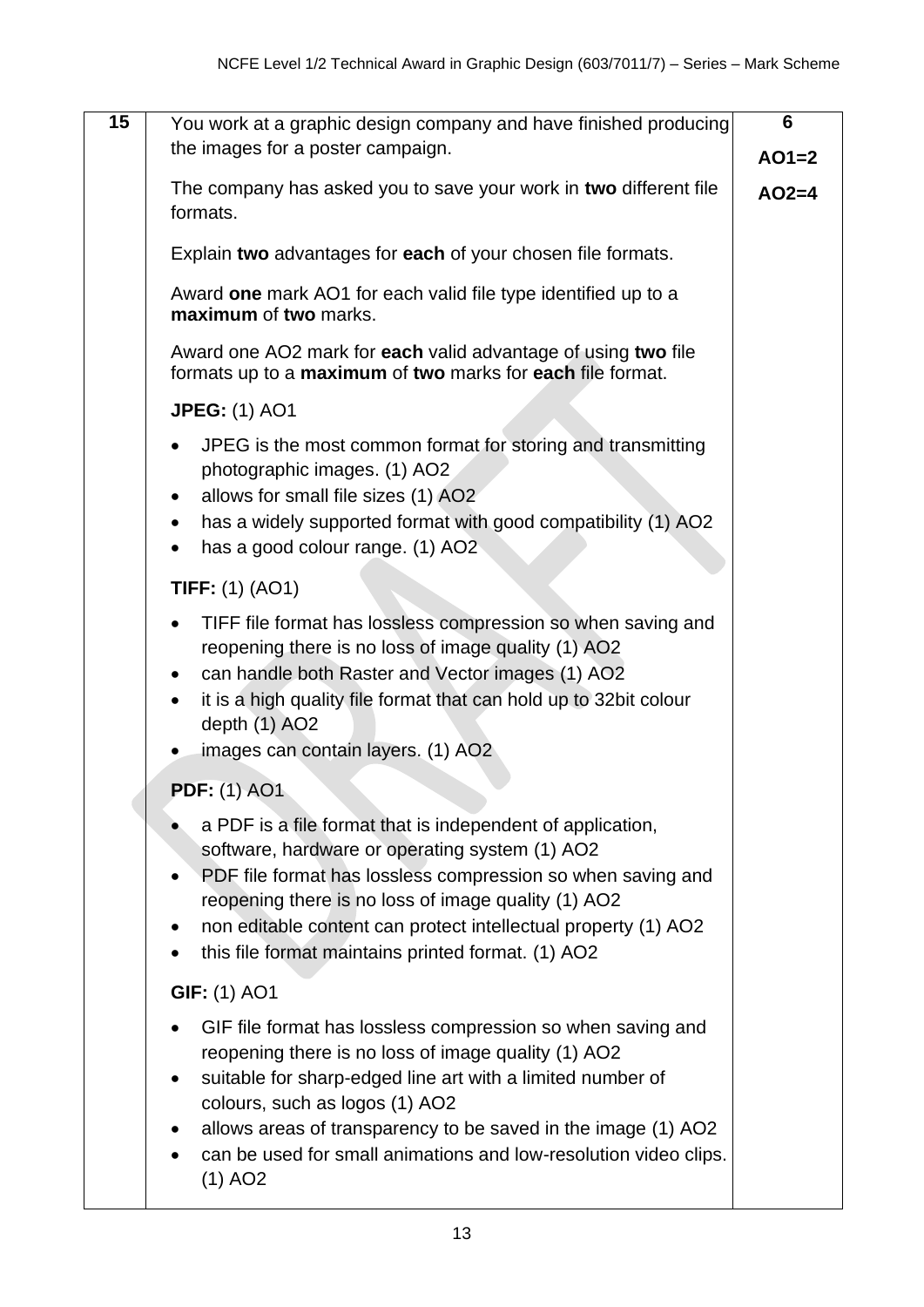#### **PNG:** (1) AO1

- widely accepted file format with good compatibility (1) AO2
- PNG file format has lossless compression so when saving and reopening there is no loss of image quality (1) AO2
- allows areas of transparency to be saved in the image. (1) AO2

### **EPS:** (1) AO1

- EPS file format has lossless compression so when saving and reopening there is no loss of image quality (1) AO2
- images are scalable to any size (1) AO2
- compatible for vector graphics (1) AO2
- ideal format for printing/output. (1) AO2

#### **RAW:** (1) AO1

- RAW file format has lossless compression so when saving and reopening there is no loss of image quality (1) AO2
- this file format was developed by camera manufacturers to support HDR photography (1) AO2
- has a wider dynamic name or colour gamut to preserve the information captured at the moment of exposure. (1) AO2

**Award any other suitable response.**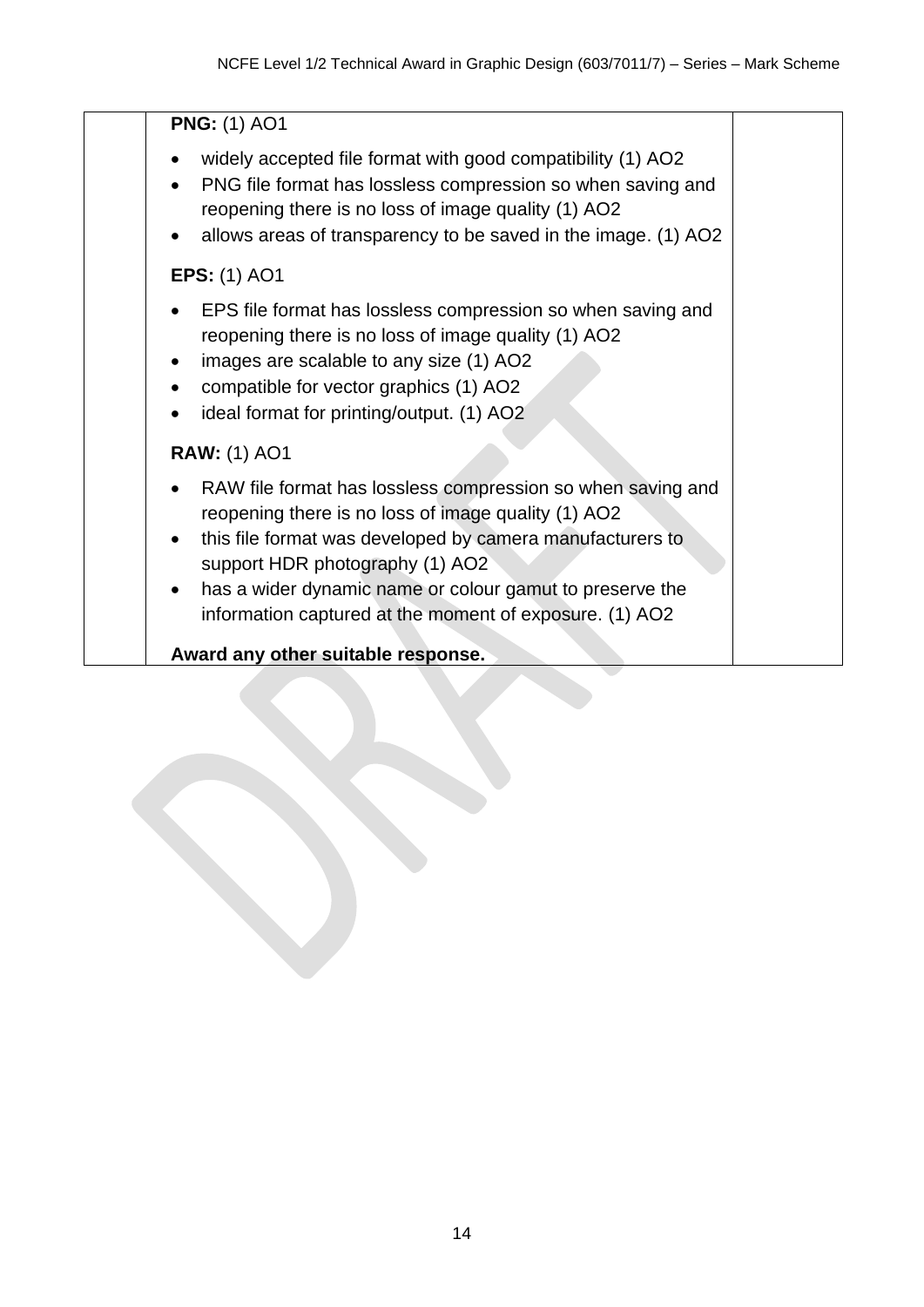#### **Section C Total for this section: 21 marks**

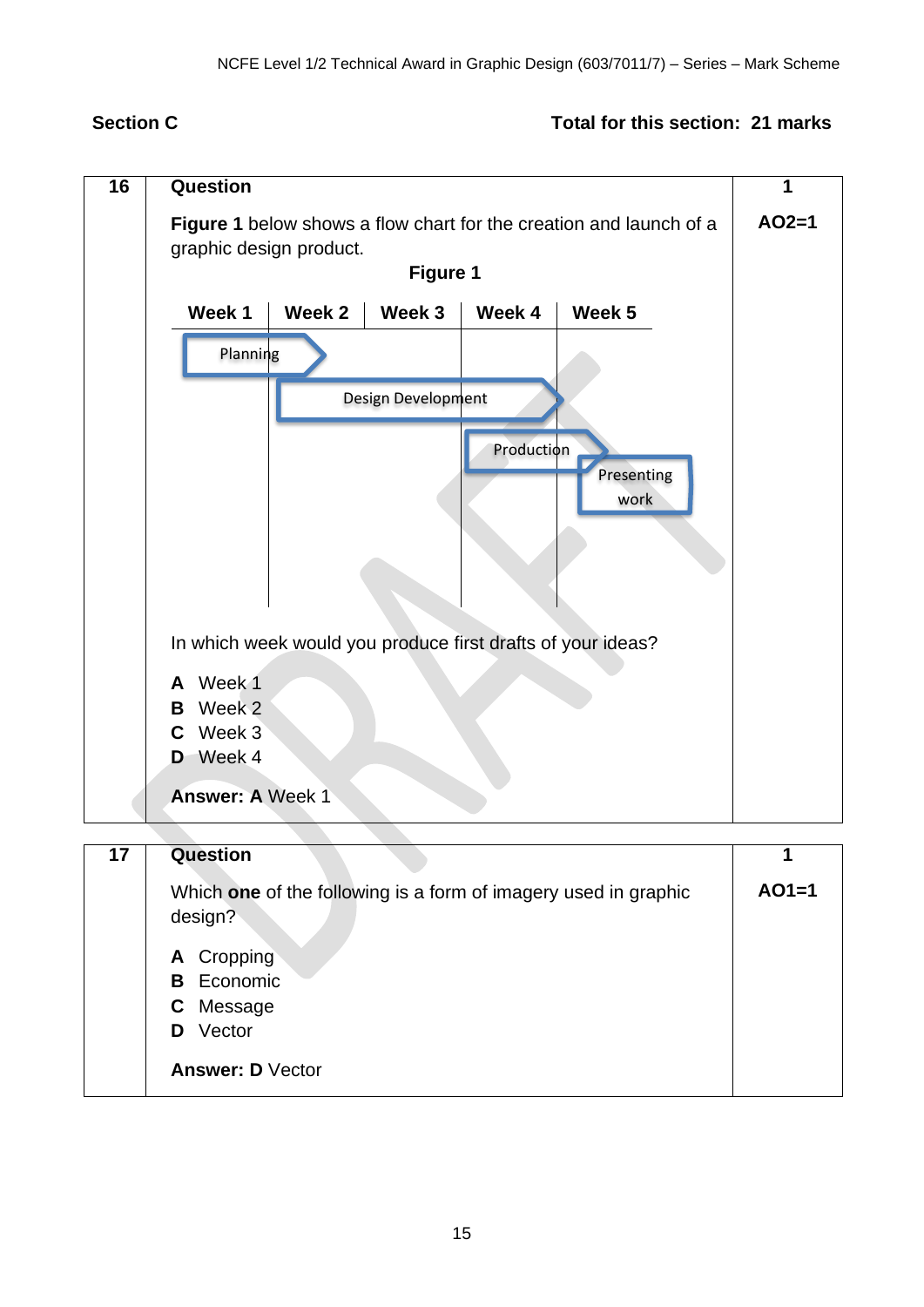| 18 | Question                                                          |         |
|----|-------------------------------------------------------------------|---------|
|    | Which one of the following is relevant when designing typography? | $AO1=1$ |
|    | Animator<br>A                                                     |         |
|    | Conclusion<br>B.                                                  |         |
|    | Kerning<br>C.                                                     |         |
|    | Storage<br>D                                                      |         |
|    | <b>Answer: C</b> Kerning                                          |         |

| 19 | Question                                                                              |         |
|----|---------------------------------------------------------------------------------------|---------|
|    | Identify two types of client for graphic designers.                                   | $AO1=2$ |
|    | Award one mark for each valid client type identified up to a<br>maximum of two marks: |         |
|    | corporate (1)<br>public sector (1)<br>$\bullet$                                       |         |
|    | independent (1).                                                                      |         |

| Question                                                                                                                                                                 |                                                                                                         |                                                                                                                                          |         |
|--------------------------------------------------------------------------------------------------------------------------------------------------------------------------|---------------------------------------------------------------------------------------------------------|------------------------------------------------------------------------------------------------------------------------------------------|---------|
| below.                                                                                                                                                                   |                                                                                                         | Select four graphic design techniques/processes from the list that<br>follows and classify these against the production stage in the box | $AO2=4$ |
| <b>Production</b><br><b>Stage</b>                                                                                                                                        | <b>Planning</b>                                                                                         | <b>Design</b><br><b>Development</b>                                                                                                      |         |
| <b>Technique</b>                                                                                                                                                         | <b>First sketches</b>                                                                                   | Refinement of<br>experimentation                                                                                                         |         |
| <b>Technique</b>                                                                                                                                                         | Mind maps                                                                                               | Refinement of first<br>sketches                                                                                                          |         |
| mind maps<br>target audience<br>$\bullet$<br>refinement of first sketches<br>composition<br>٠<br>first sketches<br>marker pens<br>٠<br>on screen resolution<br>$\bullet$ | refinement of experimentation.                                                                          |                                                                                                                                          |         |
|                                                                                                                                                                          | Award one mark for each valid correctly categorised<br>technique/process up to a maximum of four marks. |                                                                                                                                          |         |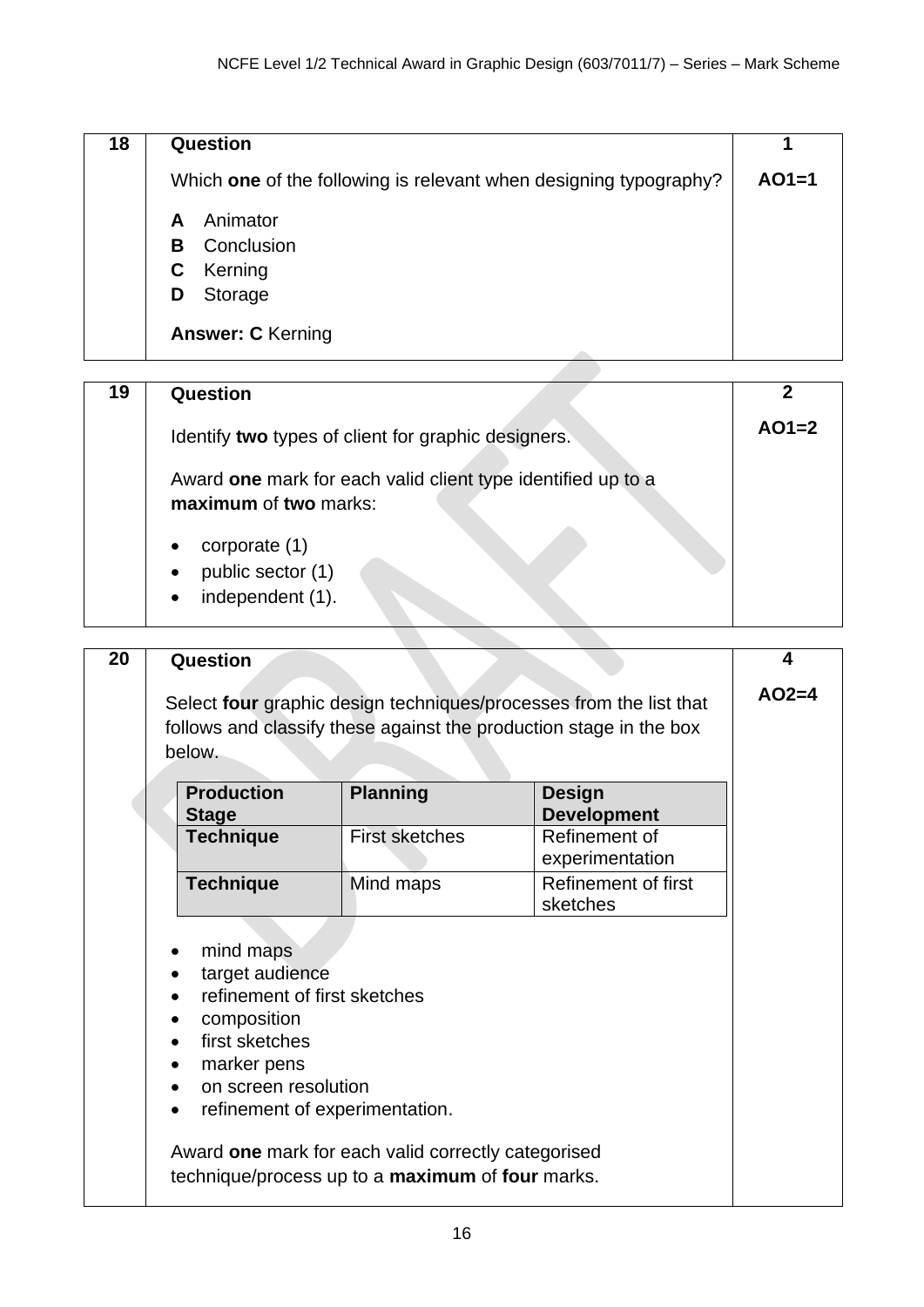| 21 | <b>Question</b>                                                                                                                                                                                                                                                                                                                                                                                                                                                                                                                                                                                                                                                                                                                                                                                                                                                                                                                                                                                                                                                                                              | 6                  |
|----|--------------------------------------------------------------------------------------------------------------------------------------------------------------------------------------------------------------------------------------------------------------------------------------------------------------------------------------------------------------------------------------------------------------------------------------------------------------------------------------------------------------------------------------------------------------------------------------------------------------------------------------------------------------------------------------------------------------------------------------------------------------------------------------------------------------------------------------------------------------------------------------------------------------------------------------------------------------------------------------------------------------------------------------------------------------------------------------------------------------|--------------------|
|    | A publisher has asked you to create an illustration for a book cover.<br>The book will be printed and published in paperback.                                                                                                                                                                                                                                                                                                                                                                                                                                                                                                                                                                                                                                                                                                                                                                                                                                                                                                                                                                                | $AO1=3$<br>$AO3=3$ |
|    | Identify:                                                                                                                                                                                                                                                                                                                                                                                                                                                                                                                                                                                                                                                                                                                                                                                                                                                                                                                                                                                                                                                                                                    |                    |
|    | one graphic design tool<br>one material<br>one technique.<br>$\bullet$                                                                                                                                                                                                                                                                                                                                                                                                                                                                                                                                                                                                                                                                                                                                                                                                                                                                                                                                                                                                                                       |                    |
|    | that you could use to produce your illustration.                                                                                                                                                                                                                                                                                                                                                                                                                                                                                                                                                                                                                                                                                                                                                                                                                                                                                                                                                                                                                                                             |                    |
|    | Your answer should include:                                                                                                                                                                                                                                                                                                                                                                                                                                                                                                                                                                                                                                                                                                                                                                                                                                                                                                                                                                                                                                                                                  |                    |
|    | a justification for each selection.<br>$\bullet$                                                                                                                                                                                                                                                                                                                                                                                                                                                                                                                                                                                                                                                                                                                                                                                                                                                                                                                                                                                                                                                             |                    |
|    | Award one AO1 mark for identifying an appropriate tool, material<br>and technique up to a <b>maximum</b> of three marks.                                                                                                                                                                                                                                                                                                                                                                                                                                                                                                                                                                                                                                                                                                                                                                                                                                                                                                                                                                                     |                    |
|    | Award up to one AO3 mark for each valid justification of the choice<br>of tool, material or technique up to a maximum of three marks.                                                                                                                                                                                                                                                                                                                                                                                                                                                                                                                                                                                                                                                                                                                                                                                                                                                                                                                                                                        |                    |
|    | <b>Tools</b>                                                                                                                                                                                                                                                                                                                                                                                                                                                                                                                                                                                                                                                                                                                                                                                                                                                                                                                                                                                                                                                                                                 |                    |
|    | Pens (1) (AO1) – pens could be used to create a hand rendered<br>illustration. (1) (AO3)<br>Brushes (1) AO1 - brushes could be used to create an<br>$\bullet$<br>illustration using paint or ink. (1) AO3<br>Pencils (1) AO1 – pencils could be used to create a hand<br>$\bullet$<br>rendered illustration. (1) AO3<br>Tablet (1) AO1 - a tablet could be used to create a digital<br>$\bullet$<br>illustration. (1) AO3<br>Scanner or scanner apps (1) AO1 – a scanner or scanner apps<br>could be used to digitize a hand rendered illustration (1) AO3 or<br>import found imagery into a digital environment. (1) AO3<br>Software applications (1) AO1 – software applications could be<br>$\bullet$<br>used to create a digital illustration. (1) AO3<br>Camera (1) AO1 - a camera could be used to photograph<br>$\bullet$<br>images to be used as sources of inspiration (1) AO3 or to use as<br>part of an illustration. (1) AO3<br>Computer (1) AO1 – a computer could be used to create a<br>$\bullet$<br>digital illustration or to digitize a hand rendered illustration. (1)<br>AO <sub>3</sub> |                    |
|    | <b>Materials</b>                                                                                                                                                                                                                                                                                                                                                                                                                                                                                                                                                                                                                                                                                                                                                                                                                                                                                                                                                                                                                                                                                             |                    |
|    | Paints (1) AO1 – paints could be used to create a hand<br>$\bullet$<br>rendered illustration. (1) AO3<br>Inks (1) AO1 - inks could be used to create a hand rendered<br>$\bullet$<br>illustration. (1) AO3                                                                                                                                                                                                                                                                                                                                                                                                                                                                                                                                                                                                                                                                                                                                                                                                                                                                                                   |                    |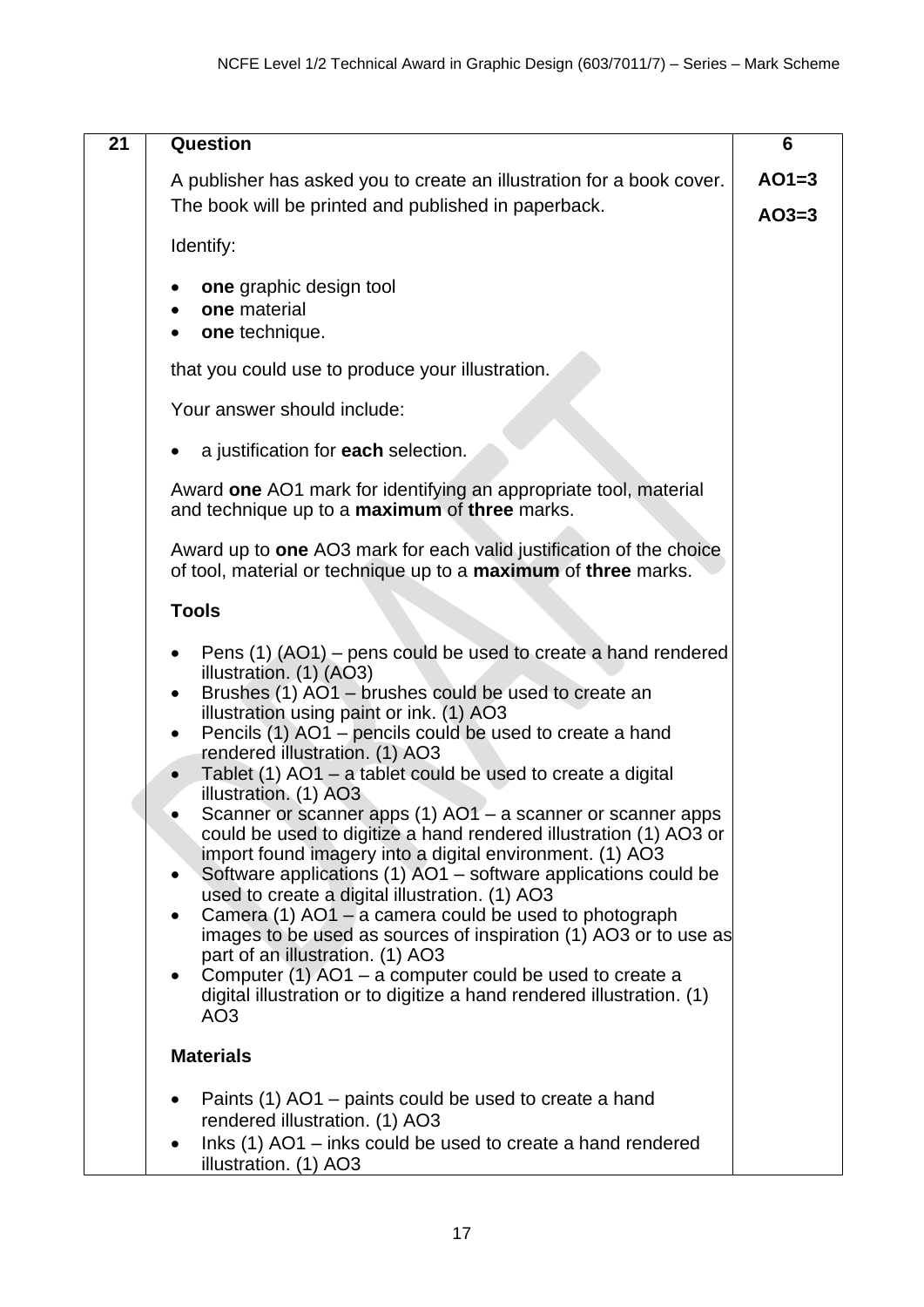| Paper (1) AO1 – paper could be used as a surface to illustrate<br>$\bullet$<br>onto (1) AO3 or as a surface to print digital images onto. (1)<br>AO <sub>3</sub>                        |  |
|-----------------------------------------------------------------------------------------------------------------------------------------------------------------------------------------|--|
| Marker pens (1) AO1 - marker pens could be used to create a<br>$\bullet$<br>hand rendered illustration. (1) AO3                                                                         |  |
| Charcoal (1) AO1 - charcoal could be used to create a hand<br>$\bullet$<br>rendered illustration. (1) AO3                                                                               |  |
| Card (1) AO1 – card could be used as a surface to illustrate<br>$\bullet$<br>onto (1) AO3 or as a surface to print digital images onto. (1)<br>AO <sub>3</sub>                          |  |
| Acetate (1) AO1 – acetate could be used as a surface to<br>$\bullet$<br>illustrate onto (1) AO3 or as a surface to print digital images<br>onto. (1) AO3                                |  |
| <b>Techniques</b>                                                                                                                                                                       |  |
| Colour mixing (1) AO1 - colour mixing could be used to apply<br>٠<br>colours in the illustration (digitally or by hand). (1) AO3                                                        |  |
| Sketching (1) AO1 - sketching is a process used to develop and<br>$\bullet$<br>record hand rendered illustrations. (1) AO3                                                              |  |
| Gradients (1) AO1 – gradients could be used to blend colours in<br>$\bullet$<br>the illustration. (1) AO3                                                                               |  |
| Contrast (1) AO1 - contrast could be used to emphasise areas<br>$\bullet$<br>in the illustration. AO3                                                                                   |  |
| Alignment (1) AO1 – alignment could be used to plan the<br>$\bullet$<br>composition of the image in the illustration. (1) AO3                                                           |  |
| Digital image manipulation (1) $AO1 -$ digital image manipulation<br>$\bullet$<br>could be used create a digital illustration or to manipulate a<br>hand rendered illustration. (1) AO3 |  |
| Digital illustration (1) AO1 - digital illustration could be used<br>create a digital illustration or to manipulate a hand rendered<br>illustration. (1) AO3                            |  |
| Photography (1) AO1 - photography could be used to collect<br>images for inspiration (1) AO3 or to collect images to form part<br>of the illustration. (1) AO3                          |  |
| Mono print (1) AO1 - mono print could be used create a hand<br>$\bullet$<br>printed illustration. (1) AO3                                                                               |  |
| Lino print (1) AO1 - lino print could be used create a hand<br>٠<br>printed illustration. (1) AO3                                                                                       |  |
| Stencil (1) AO1 - stencils could be used create a hand printed<br>or spray painted illustration. (1) AO3                                                                                |  |
| Free hand drawing (1) AO1 - free hand drawing could be used<br>$\bullet$<br>to create a hand rendered illustration. (1) AO3                                                             |  |
| Scanning (1) AO1 – scanning could be used to digitise a hand<br>$\bullet$<br>rendered illustration (1) AO3 or import found imagery into a<br>digital environment. (1) AO3               |  |
| Collage (1) AO1 - collage could be used to create an illustration<br>$\bullet$<br>using found imagery. (1) AO3                                                                          |  |
| Award any other suitable response.                                                                                                                                                      |  |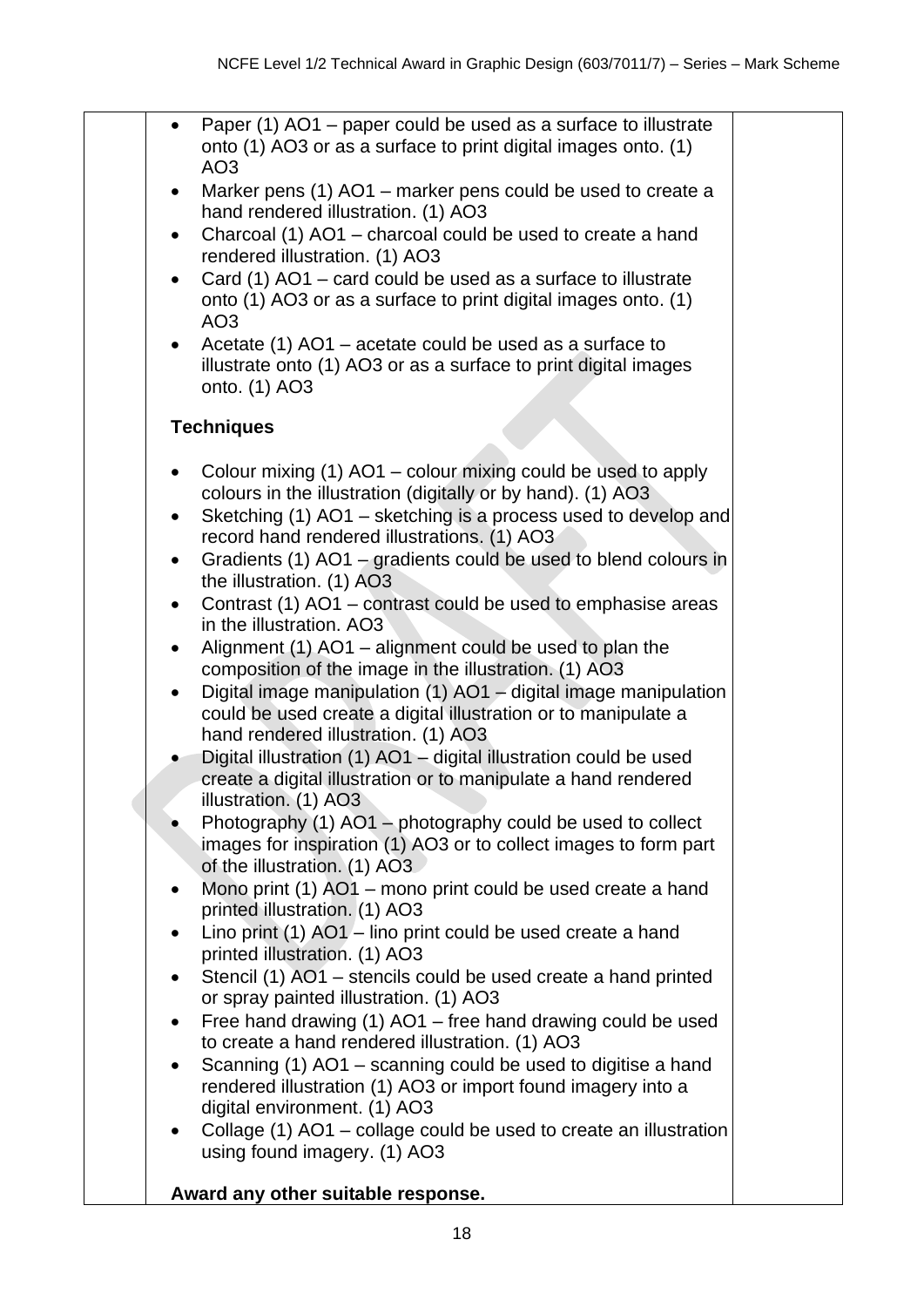| 22 | <b>Question</b>                                                                                                                                                                                                                                                                                                                                                                                                                                                                                                                                                                                                                                                                                                                                                                                                                                                                                                                                                                                                                                                                                                                                                                                                                                                                                                                                                                                                                                                                                                                                                                                                                                                                                                                                                                                                                                                                                                       | 6       |
|----|-----------------------------------------------------------------------------------------------------------------------------------------------------------------------------------------------------------------------------------------------------------------------------------------------------------------------------------------------------------------------------------------------------------------------------------------------------------------------------------------------------------------------------------------------------------------------------------------------------------------------------------------------------------------------------------------------------------------------------------------------------------------------------------------------------------------------------------------------------------------------------------------------------------------------------------------------------------------------------------------------------------------------------------------------------------------------------------------------------------------------------------------------------------------------------------------------------------------------------------------------------------------------------------------------------------------------------------------------------------------------------------------------------------------------------------------------------------------------------------------------------------------------------------------------------------------------------------------------------------------------------------------------------------------------------------------------------------------------------------------------------------------------------------------------------------------------------------------------------------------------------------------------------------------------|---------|
|    | Discuss how the following graphic design principles could be used                                                                                                                                                                                                                                                                                                                                                                                                                                                                                                                                                                                                                                                                                                                                                                                                                                                                                                                                                                                                                                                                                                                                                                                                                                                                                                                                                                                                                                                                                                                                                                                                                                                                                                                                                                                                                                                     | $AO2=3$ |
|    | when planning a flyer design for a clothing sale.                                                                                                                                                                                                                                                                                                                                                                                                                                                                                                                                                                                                                                                                                                                                                                                                                                                                                                                                                                                                                                                                                                                                                                                                                                                                                                                                                                                                                                                                                                                                                                                                                                                                                                                                                                                                                                                                     | $AO3=3$ |
|    | hierarchy                                                                                                                                                                                                                                                                                                                                                                                                                                                                                                                                                                                                                                                                                                                                                                                                                                                                                                                                                                                                                                                                                                                                                                                                                                                                                                                                                                                                                                                                                                                                                                                                                                                                                                                                                                                                                                                                                                             |         |
|    | balance.                                                                                                                                                                                                                                                                                                                                                                                                                                                                                                                                                                                                                                                                                                                                                                                                                                                                                                                                                                                                                                                                                                                                                                                                                                                                                                                                                                                                                                                                                                                                                                                                                                                                                                                                                                                                                                                                                                              |         |
|    | Award one mark for each valid point in relation to hierarchy or<br>balance up to a maximum of three marks AO2 and a maximum of<br>three marks AO3.                                                                                                                                                                                                                                                                                                                                                                                                                                                                                                                                                                                                                                                                                                                                                                                                                                                                                                                                                                                                                                                                                                                                                                                                                                                                                                                                                                                                                                                                                                                                                                                                                                                                                                                                                                    |         |
|    | <b>Hierarchy</b>                                                                                                                                                                                                                                                                                                                                                                                                                                                                                                                                                                                                                                                                                                                                                                                                                                                                                                                                                                                                                                                                                                                                                                                                                                                                                                                                                                                                                                                                                                                                                                                                                                                                                                                                                                                                                                                                                                      |         |
|    | Putting the word "sale" at the top of the flyer (1) AO2 would<br>instantly draw the attention of the audience as the first thing they<br>would be likely to see as the title is sale. This would be likely to<br>make the audience want to read more. (1) AO3<br>The size of text saying "sale" could be large to raise the<br>$\bullet$<br>hierarchy of this word (1) (AO2), by increasing the size of this<br>word it can be seen to have greater dominance in the design<br>and draw the eye of the customer to the focus of the flyer, which<br>is the sale. $(1)$ $(AO3)$<br>Details that the company do not want the customer to focus on<br>$\bullet$<br>could be put in a smaller font, such as the subject to availability<br>terms (1) (AO2), doing this will still keep the information on the<br>flyer, but will lessen the chance of the customer seeing them, or<br>for them to take over the aesthetics of the design. (1) (AO3)<br>Using the colour red when highlighting what is on sale will draw<br>attention to that word, which would increase the hierarchy of the<br>word even more (1) (AO2), red is a colour that is often used to<br>draw attention to important items and is associated with sales<br>within marketing. (1) (AO3)<br>Contrasting the sales items against other elements within the<br>$\bullet$<br>design will allow the designer to create focal points (1) (AO2), if<br>this was to be used to contract the original price and the sales<br>price it would help to engage the customer, as well as offer the<br>value of the sale. (1) (AO3)<br>Using shapes around the items that are for sale, or around the<br>new price (1) (AO2) will draw the attention of the customer. This<br>could improve the focal view and could be on the most attractive<br>or alluring item for sale, which would have the most impact if<br>someone was to glance at the flyer. (1) AO3 |         |
|    |                                                                                                                                                                                                                                                                                                                                                                                                                                                                                                                                                                                                                                                                                                                                                                                                                                                                                                                                                                                                                                                                                                                                                                                                                                                                                                                                                                                                                                                                                                                                                                                                                                                                                                                                                                                                                                                                                                                       |         |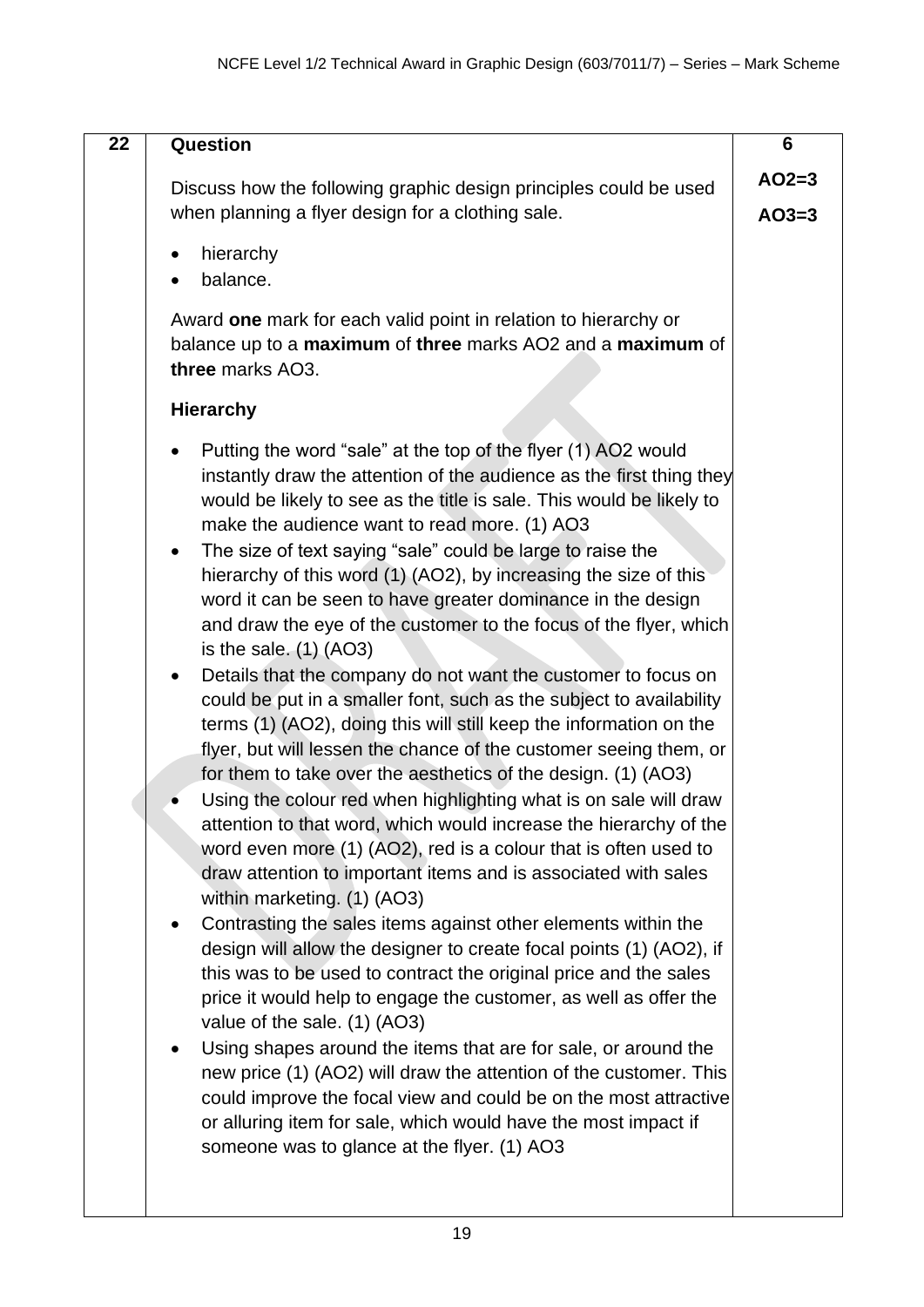| <b>Balance</b>                                                                                                                                                                                                                                                                                                                                                                                                                                                                                                                                                                                                                                                                                                                                                                                                                                                                                                                                                                                                                                                |
|---------------------------------------------------------------------------------------------------------------------------------------------------------------------------------------------------------------------------------------------------------------------------------------------------------------------------------------------------------------------------------------------------------------------------------------------------------------------------------------------------------------------------------------------------------------------------------------------------------------------------------------------------------------------------------------------------------------------------------------------------------------------------------------------------------------------------------------------------------------------------------------------------------------------------------------------------------------------------------------------------------------------------------------------------------------|
| Using a symmetrical design for the sales flyer would allow all<br>clothing items and graphic design elements to be displayed<br>equally. (1) AO2 This would mean that the target audience will<br>be able to view all that is to offer in an easy-to-view way that<br>could be easier on the eye. (1) AO3<br>Using an asymmetrical design within the sales flyer could allow<br>for variety within the design and make some items stand out<br>more, or less. Such as having one side larger than the other. (1)<br>AO2 Doing this, the biggest price drop or the best-selling items<br>could be put on the larger side, making them more in focus and<br>likely to draw the attention of the customer quicker. (1) AO3<br>A radial design could be used, when considering the balance,<br>where all sales items are placed in a circular arrangement (1)<br>AO2, using this type of design may make the flyer more<br>interesting for the customers to look at but may feel unusual for<br>this type of flyer; this could be positive of negative. (1) (AO3) |
| Award any other suitable response.                                                                                                                                                                                                                                                                                                                                                                                                                                                                                                                                                                                                                                                                                                                                                                                                                                                                                                                                                                                                                            |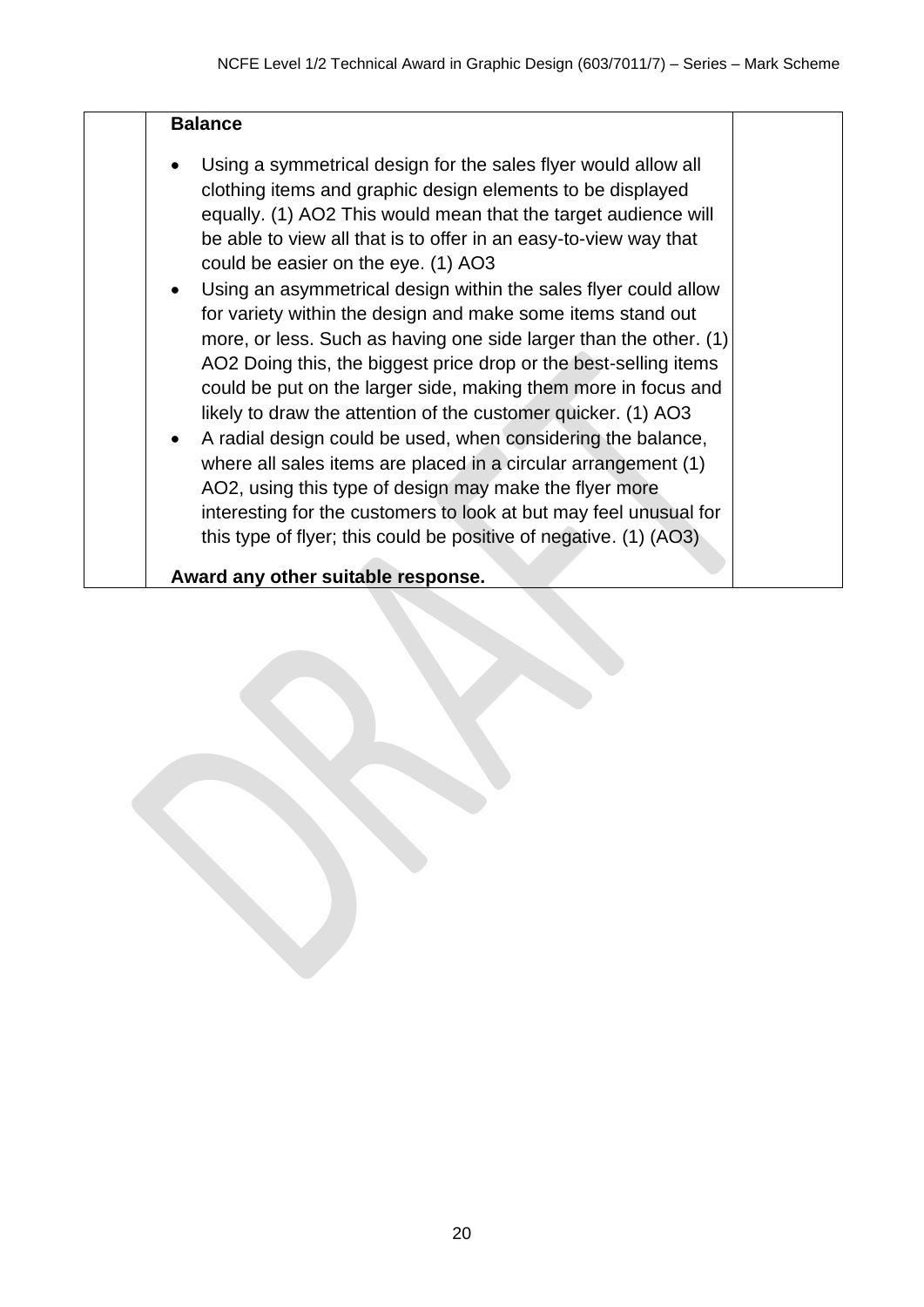## **Section D Total for this section: 18 marks**

| 23 | Question                                                                                                                                                                                                                                                                                                                                                                           | 9                  |
|----|------------------------------------------------------------------------------------------------------------------------------------------------------------------------------------------------------------------------------------------------------------------------------------------------------------------------------------------------------------------------------------|--------------------|
|    | Graphic design components and design principles have been used<br>to create the image in Figure 4.                                                                                                                                                                                                                                                                                 | $AO1=3$            |
|    | Analyse how effective both the components and principles have<br>been.                                                                                                                                                                                                                                                                                                             | $AO2=3$<br>$AO3=3$ |
|    | <b>Figure 4</b>                                                                                                                                                                                                                                                                                                                                                                    |                    |
|    | <b>Graphic</b><br>Design                                                                                                                                                                                                                                                                                                                                                           |                    |
|    | <b>Marks</b><br><b>Description</b>                                                                                                                                                                                                                                                                                                                                                 |                    |
|    | AO3 – Excellent analysis and evaluation of the<br>7–9<br>effectiveness of the graphic design components is<br>comprehensive and highly relevant. Supported<br>with reasoned judgements and excellent<br>justifications of how the characteristics of the design<br>components have been included in the design that<br>are comprehensive, highly detailed and valid<br>throughout. |                    |
|    | AO2 - Excellent application of knowledge and<br>understanding of how graphic design components<br>and principles have been applied in a real scenario<br>that is highly detailed and fully relevant. Highly<br>appropriate connections between design<br>components and principles have been applied.                                                                              |                    |
|    | AO1 – Excellent recall of knowledge and<br>understanding of specific graphic design                                                                                                                                                                                                                                                                                                |                    |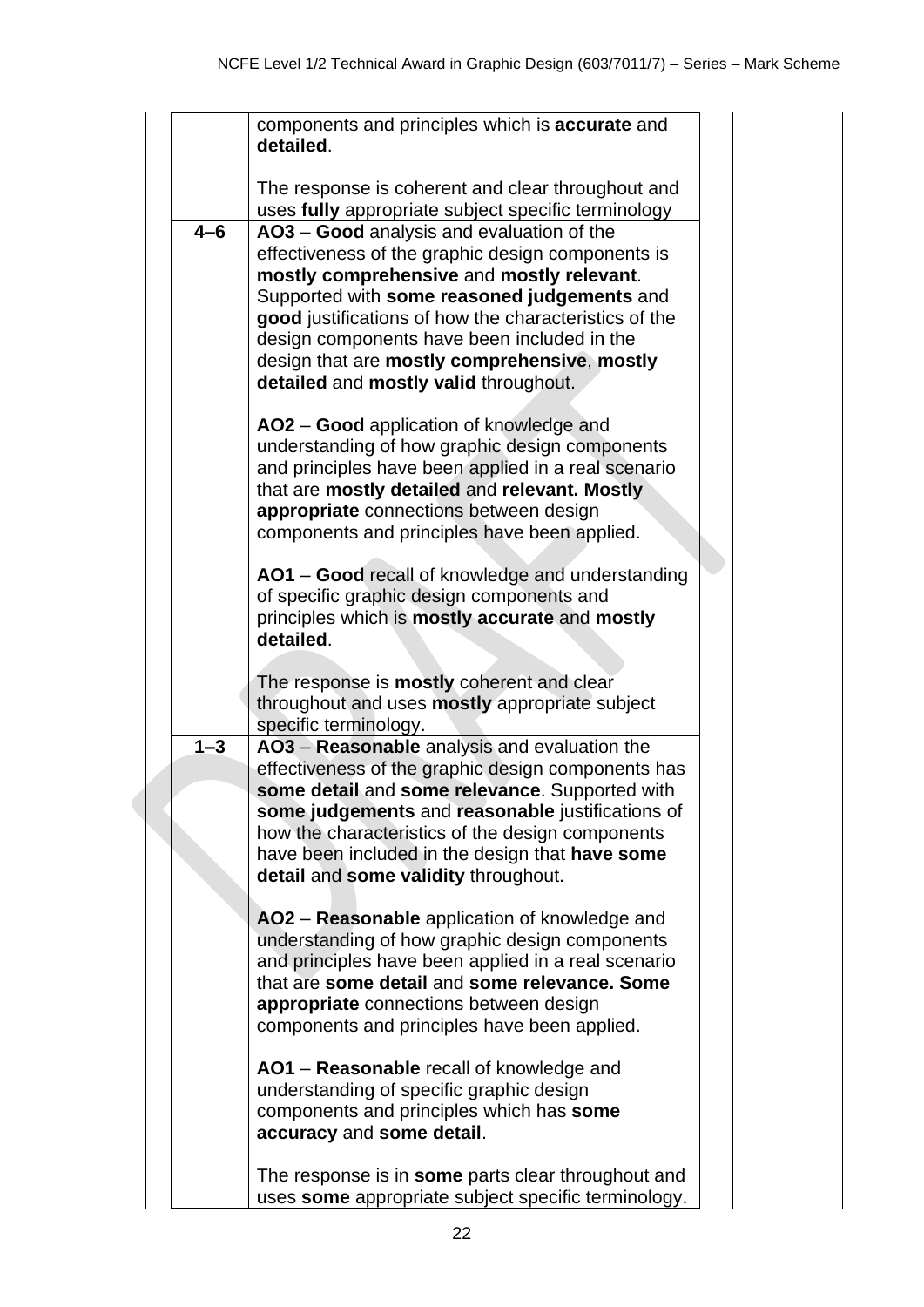| No relevant material<br>$\bf{0}$                                                                                                                                                                                                                                                                                                 |  |
|----------------------------------------------------------------------------------------------------------------------------------------------------------------------------------------------------------------------------------------------------------------------------------------------------------------------------------|--|
|                                                                                                                                                                                                                                                                                                                                  |  |
| Examiners are reminded that indicative content reflects content-<br>related points that a learner may make but is not an exhaustive list,<br>nor is it a model answer. Learners may make all, some or none of<br>the points included in the indicative content. Learners must be<br>credited for any other appropriate response. |  |
| It is not a requirement that the learner formulate a response<br>specifically against each assessment objective as laid out in<br>the indicative content (IC).                                                                                                                                                                   |  |
| A learner's demonstration of recall (AO1) and application (AO2)<br>of knowledge and understanding can be implied through the<br>learner's ability to analyse the question topic required of AO3.                                                                                                                                 |  |
| <b>Indicative content</b>                                                                                                                                                                                                                                                                                                        |  |
| AO1 - Learners will recall knowledge and understanding of<br>specific graphic design components and principles that may<br>include the following:                                                                                                                                                                                |  |
| Design components used include:                                                                                                                                                                                                                                                                                                  |  |
| line<br>colour<br>composition<br>typography.                                                                                                                                                                                                                                                                                     |  |
| Design principles used include:                                                                                                                                                                                                                                                                                                  |  |
| hierarchy<br>alignment<br>balance<br>contrast<br>repetition<br>٠<br>proximity<br>positive and negative space.                                                                                                                                                                                                                    |  |
| AO2 - Learners will apply knowledge and understanding of<br>how graphic design components and principles have been<br>applied in a real scenario that may include the following:                                                                                                                                                 |  |
| Design components used include:                                                                                                                                                                                                                                                                                                  |  |
| line – invisible lines have been used to add to the composition<br>with the shapes sitting along these invisible grid lines                                                                                                                                                                                                      |  |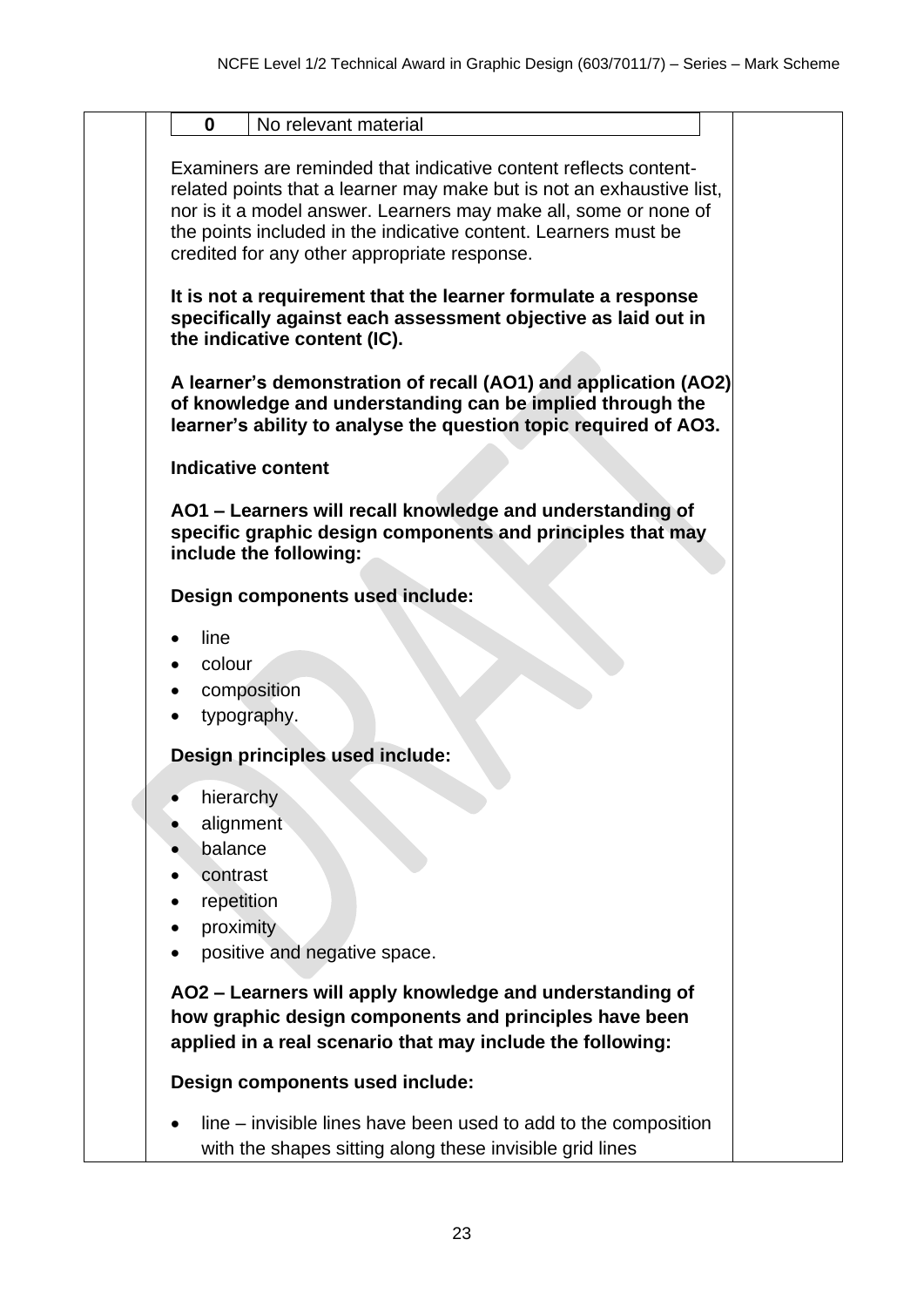| colour – the design is predominantly yellow and black, (with a<br>$\bullet$<br>small amount of white to support the legibility of the typography)<br>which creates a bold design<br>composition – the layout of the yellow triangles against the black<br>background create a visually jarring pattern<br>typography - the text includes both upper and lower case letters<br>$\bullet$<br>(Title Case) and the use of a bold san-serif font.<br>Design principles used include:<br>hierarchy – the placement and size of the font gives this element<br>$\bullet$<br>hierarchical dominance<br>alignment – the pattern of triangular shapes have a central<br>alignment whilst the text is offset with a top left alignment giving<br>it hierarchical dominance<br>balance - the design has a symmetrical balance along a<br>$\bullet$<br>diagonal plane running from top left to bottom right of the image<br>contrast – the design uses contrast in colour to create the<br>shapes in the design<br>repetition – the repetition of the simple triangular shape has<br>$\bullet$<br>been used to make a pattern<br>proximity - the proximity of the text to the patterns means these<br>$\bullet$<br>elements are perceived to be related<br>positive and negative space - the areas of empty space around<br>the visual elements mirror the triangular shapes in the pattern<br>on the design.<br>AO3 - Learners will analyse and evaluate the effectiveness of<br>the graphic design components that may include the following:<br>(line – invisible lines have been used to add to the composition<br>with the shapes sitting along these invisible grid lines) this<br>creates a stronger more structured design<br>(colour – the design is predominantly yellow and black, (with a<br>small amount of white to support the legibility of the typography)<br>which creates a bold design). The colours connote danger or<br>warning<br>(composition) – the layout of the yellow triangles against the<br>black background create a visually jarring pattern<br>(typography – the text includes both upper and lower case<br>letters (title case) and the use of a bold san-serif font) connote a<br>serious and no-nonsense approach. |  |  |
|---------------------------------------------------------------------------------------------------------------------------------------------------------------------------------------------------------------------------------------------------------------------------------------------------------------------------------------------------------------------------------------------------------------------------------------------------------------------------------------------------------------------------------------------------------------------------------------------------------------------------------------------------------------------------------------------------------------------------------------------------------------------------------------------------------------------------------------------------------------------------------------------------------------------------------------------------------------------------------------------------------------------------------------------------------------------------------------------------------------------------------------------------------------------------------------------------------------------------------------------------------------------------------------------------------------------------------------------------------------------------------------------------------------------------------------------------------------------------------------------------------------------------------------------------------------------------------------------------------------------------------------------------------------------------------------------------------------------------------------------------------------------------------------------------------------------------------------------------------------------------------------------------------------------------------------------------------------------------------------------------------------------------------------------------------------------------------------------------------------------------------------------------------------------------------------------------------------------------------------------|--|--|
|                                                                                                                                                                                                                                                                                                                                                                                                                                                                                                                                                                                                                                                                                                                                                                                                                                                                                                                                                                                                                                                                                                                                                                                                                                                                                                                                                                                                                                                                                                                                                                                                                                                                                                                                                                                                                                                                                                                                                                                                                                                                                                                                                                                                                                             |  |  |
|                                                                                                                                                                                                                                                                                                                                                                                                                                                                                                                                                                                                                                                                                                                                                                                                                                                                                                                                                                                                                                                                                                                                                                                                                                                                                                                                                                                                                                                                                                                                                                                                                                                                                                                                                                                                                                                                                                                                                                                                                                                                                                                                                                                                                                             |  |  |
|                                                                                                                                                                                                                                                                                                                                                                                                                                                                                                                                                                                                                                                                                                                                                                                                                                                                                                                                                                                                                                                                                                                                                                                                                                                                                                                                                                                                                                                                                                                                                                                                                                                                                                                                                                                                                                                                                                                                                                                                                                                                                                                                                                                                                                             |  |  |
|                                                                                                                                                                                                                                                                                                                                                                                                                                                                                                                                                                                                                                                                                                                                                                                                                                                                                                                                                                                                                                                                                                                                                                                                                                                                                                                                                                                                                                                                                                                                                                                                                                                                                                                                                                                                                                                                                                                                                                                                                                                                                                                                                                                                                                             |  |  |
|                                                                                                                                                                                                                                                                                                                                                                                                                                                                                                                                                                                                                                                                                                                                                                                                                                                                                                                                                                                                                                                                                                                                                                                                                                                                                                                                                                                                                                                                                                                                                                                                                                                                                                                                                                                                                                                                                                                                                                                                                                                                                                                                                                                                                                             |  |  |
|                                                                                                                                                                                                                                                                                                                                                                                                                                                                                                                                                                                                                                                                                                                                                                                                                                                                                                                                                                                                                                                                                                                                                                                                                                                                                                                                                                                                                                                                                                                                                                                                                                                                                                                                                                                                                                                                                                                                                                                                                                                                                                                                                                                                                                             |  |  |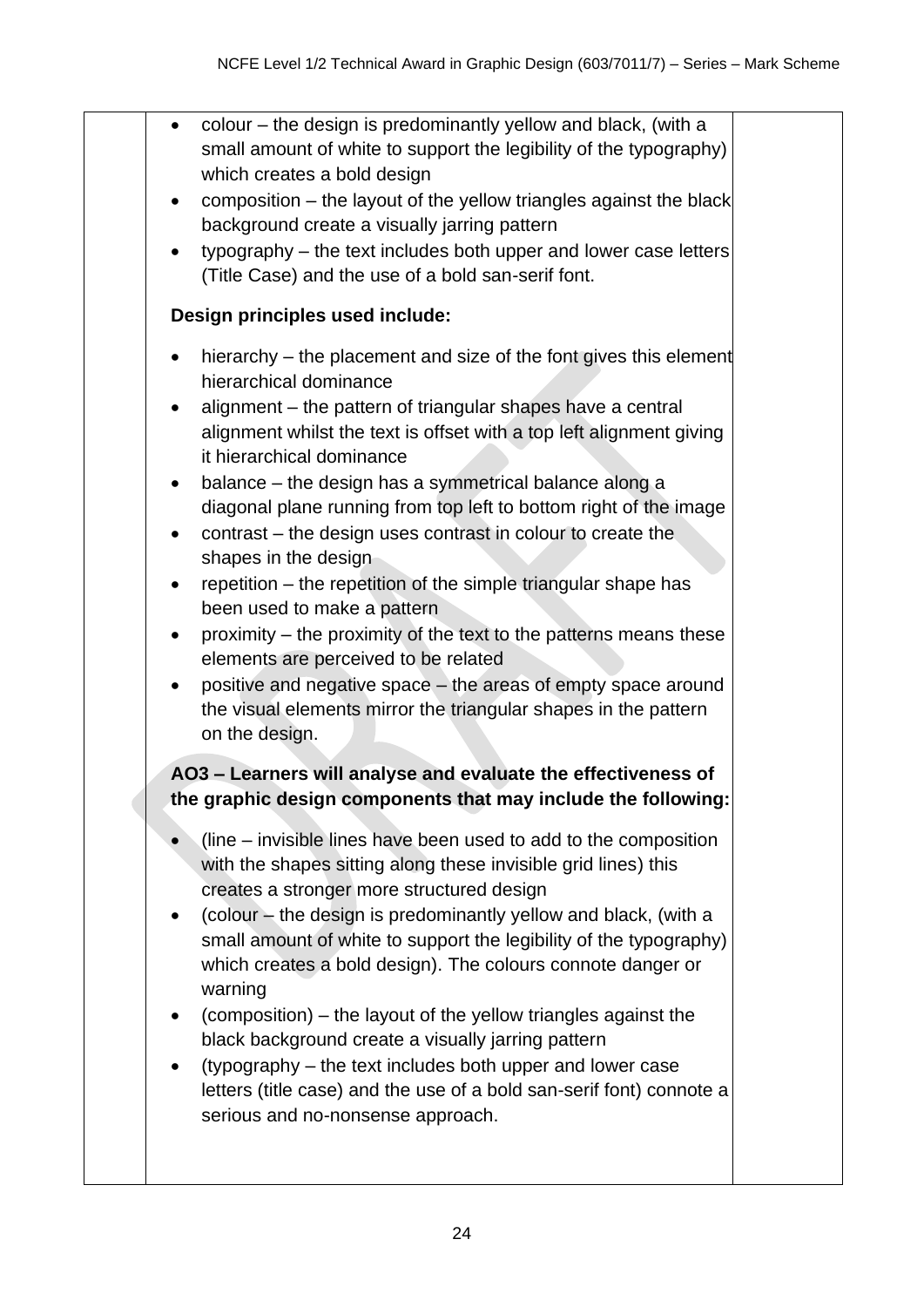| $\bullet$<br>$\bullet$<br>$\bullet$<br>$\bullet$<br>$\bullet$<br>$\bullet$ | Design principles used include:<br>(hierarchy – the placement and size of the font gives this<br>element hierarchical dominance) and makes this a main feature<br>of the design<br>(alignment – the pattern of triangular shapes have a central<br>alignment whilst the text is offset with a top left alignment giving<br>it hierarchical dominance) and makes this a main feature of the<br>design<br>(balance – the design has a symmetrical balance along a<br>diagonal plane running from top left to bottom right of the<br>image), this makes the design aesthetically pleasing<br>(contrast- the design uses contrast in colour to create the<br>shapes in the design) and also has uses contrast in the size of<br>the triangular shapes to create a more intricate pattern<br>(repetition – the repetition of the simple triangular shape has<br>been used to make a pattern this helps to create unity in the<br>design<br>(proximity – the proximity of the text to the patterns means |  |  |  |  |
|----------------------------------------------------------------------------|----------------------------------------------------------------------------------------------------------------------------------------------------------------------------------------------------------------------------------------------------------------------------------------------------------------------------------------------------------------------------------------------------------------------------------------------------------------------------------------------------------------------------------------------------------------------------------------------------------------------------------------------------------------------------------------------------------------------------------------------------------------------------------------------------------------------------------------------------------------------------------------------------------------------------------------------------------------------------------------------------|--|--|--|--|
|                                                                            | these elements are perceived to be related) this helps to create<br>unity in the design                                                                                                                                                                                                                                                                                                                                                                                                                                                                                                                                                                                                                                                                                                                                                                                                                                                                                                            |  |  |  |  |
| $\bullet$                                                                  | (positive and negative space – the areas of empty space<br>around the visual elements mirror the triangular shapes in the<br>pattern on the design) and so appear to be an extension of the<br>design.                                                                                                                                                                                                                                                                                                                                                                                                                                                                                                                                                                                                                                                                                                                                                                                             |  |  |  |  |
| Award any other suitable response.                                         |                                                                                                                                                                                                                                                                                                                                                                                                                                                                                                                                                                                                                                                                                                                                                                                                                                                                                                                                                                                                    |  |  |  |  |
|                                                                            |                                                                                                                                                                                                                                                                                                                                                                                                                                                                                                                                                                                                                                                                                                                                                                                                                                                                                                                                                                                                    |  |  |  |  |

| 24 | Question                                                        | 9 |  |
|----|-----------------------------------------------------------------|---|--|
|    | Figure 6 and Figure 7 show different pieces of work by American |   |  |
|    | Graphic Designer Herbert Lubalin.                               |   |  |
|    | <b>Figure 6</b>                                                 |   |  |
|    |                                                                 |   |  |
|    | <b>Figure 7</b>                                                 |   |  |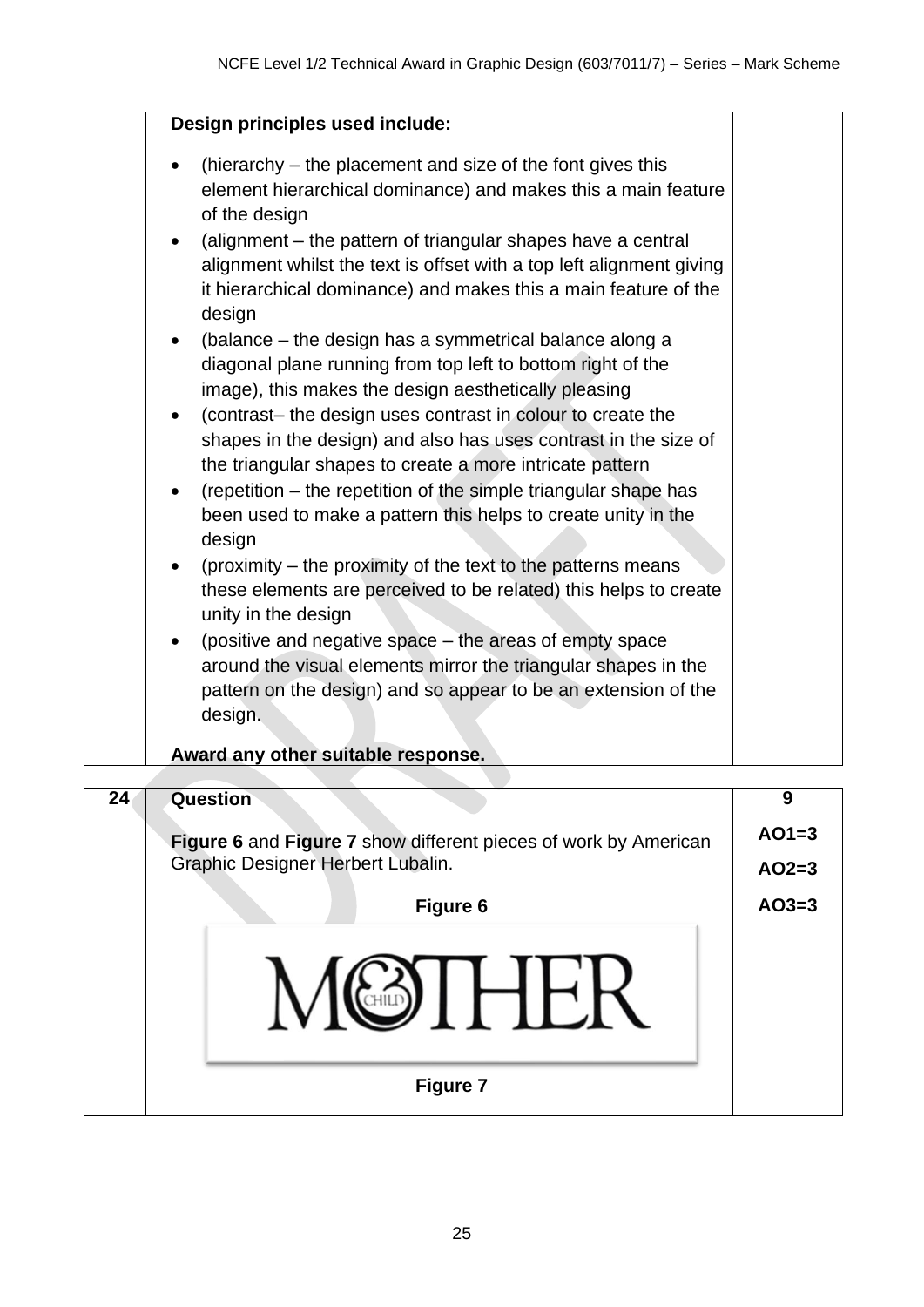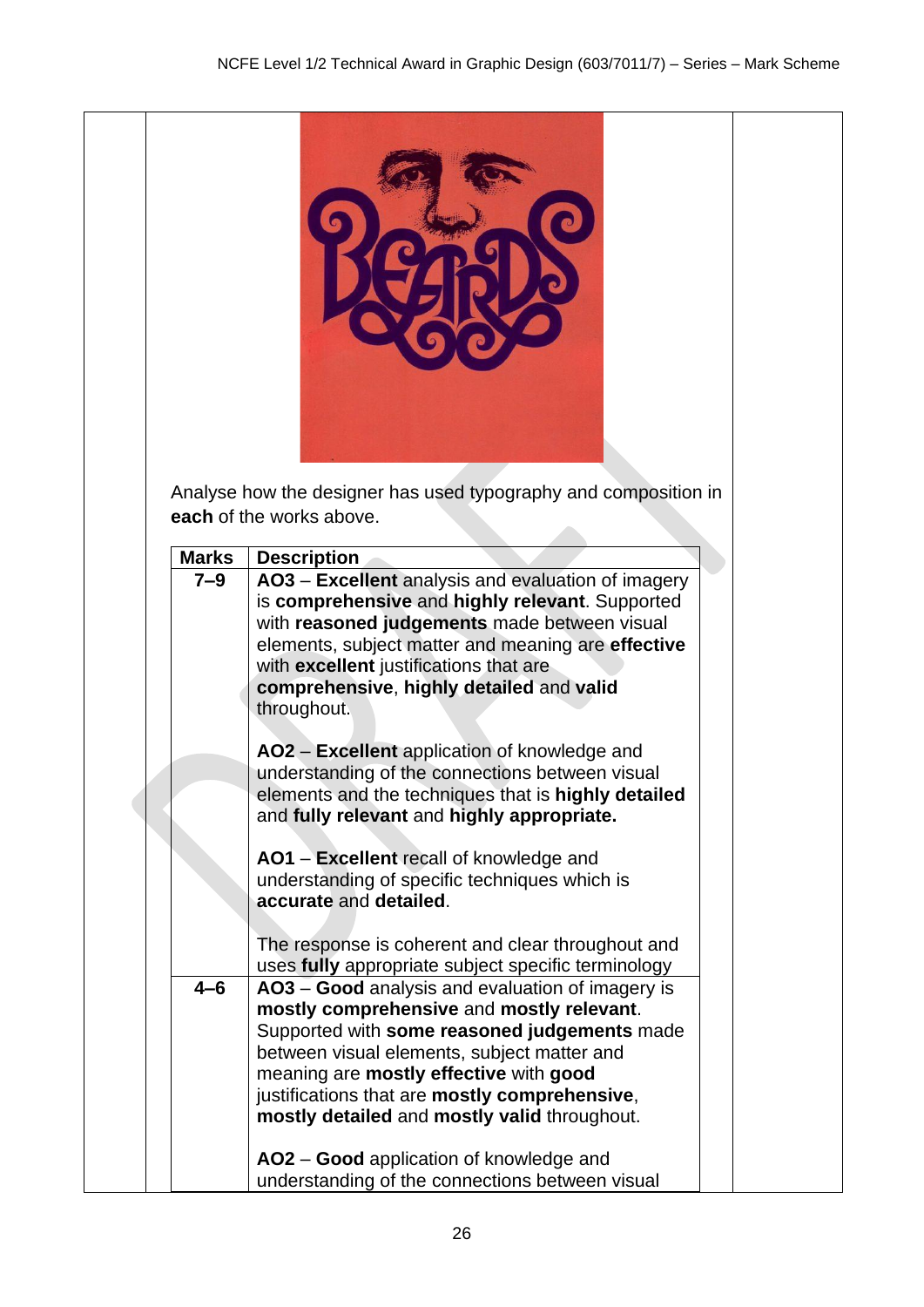|                                                                                                                                                   | elements and the techniques that is mostly detailed<br>and mostly relevant and mostly appropriate.                                                                                                                                           |                                                                                                                                                                                                                                                                                                                                                                                                                                                                                                                                                                                                                                                                                                                                 |  |  |  |  |
|---------------------------------------------------------------------------------------------------------------------------------------------------|----------------------------------------------------------------------------------------------------------------------------------------------------------------------------------------------------------------------------------------------|---------------------------------------------------------------------------------------------------------------------------------------------------------------------------------------------------------------------------------------------------------------------------------------------------------------------------------------------------------------------------------------------------------------------------------------------------------------------------------------------------------------------------------------------------------------------------------------------------------------------------------------------------------------------------------------------------------------------------------|--|--|--|--|
|                                                                                                                                                   | AO1 - Good recall of knowledge and understanding<br>of specific techniques which is <b>mostly accurate</b> and<br>mostly detailed.                                                                                                           |                                                                                                                                                                                                                                                                                                                                                                                                                                                                                                                                                                                                                                                                                                                                 |  |  |  |  |
|                                                                                                                                                   | The response is <b>mostly</b> coherent and clear<br>throughout and uses <b>mostly</b> appropriate subject                                                                                                                                    |                                                                                                                                                                                                                                                                                                                                                                                                                                                                                                                                                                                                                                                                                                                                 |  |  |  |  |
| $1 - 3$                                                                                                                                           | AO3 - Reasonable analysis and evaluation imagery<br>has some detail and some relevance. Supported<br>with some judgements made between visual<br>elements, subject matter and meaning that have<br>some detail and some validity throughout. |                                                                                                                                                                                                                                                                                                                                                                                                                                                                                                                                                                                                                                                                                                                                 |  |  |  |  |
|                                                                                                                                                   | AO2 - Reasonable application of knowledge and<br>understanding the connections between visual<br>elements and the techniques that has some detail<br>and some relevance and is appropriate in some<br>parts.                                 |                                                                                                                                                                                                                                                                                                                                                                                                                                                                                                                                                                                                                                                                                                                                 |  |  |  |  |
|                                                                                                                                                   | AO1 - Reasonable recall of knowledge and<br>understanding of specific techniques which has<br>some accuracy and some detail.                                                                                                                 |                                                                                                                                                                                                                                                                                                                                                                                                                                                                                                                                                                                                                                                                                                                                 |  |  |  |  |
| $\bf{0}$                                                                                                                                          | The response is in some parts clear throughout and<br>uses some appropriate subject specific terminology.<br>No relevant material                                                                                                            |                                                                                                                                                                                                                                                                                                                                                                                                                                                                                                                                                                                                                                                                                                                                 |  |  |  |  |
|                                                                                                                                                   |                                                                                                                                                                                                                                              |                                                                                                                                                                                                                                                                                                                                                                                                                                                                                                                                                                                                                                                                                                                                 |  |  |  |  |
|                                                                                                                                                   |                                                                                                                                                                                                                                              |                                                                                                                                                                                                                                                                                                                                                                                                                                                                                                                                                                                                                                                                                                                                 |  |  |  |  |
|                                                                                                                                                   |                                                                                                                                                                                                                                              |                                                                                                                                                                                                                                                                                                                                                                                                                                                                                                                                                                                                                                                                                                                                 |  |  |  |  |
| <b>Indicative content</b>                                                                                                                         |                                                                                                                                                                                                                                              |                                                                                                                                                                                                                                                                                                                                                                                                                                                                                                                                                                                                                                                                                                                                 |  |  |  |  |
| AO1 – Learners will recall knowledge and understanding of<br>specific graphic design components and principles that may<br>include the following: |                                                                                                                                                                                                                                              |                                                                                                                                                                                                                                                                                                                                                                                                                                                                                                                                                                                                                                                                                                                                 |  |  |  |  |
|                                                                                                                                                   |                                                                                                                                                                                                                                              | specific terminology.<br>Examiners are reminded that indicative content reflects content-<br>related points that a learner may make but is not an exhaustive list,<br>nor is it a model answer. Learners may make all, some or none of<br>the points included in the indicative content. Learners must be<br>credited for any other appropriate response.<br>It is not a requirement that the learner formulate a response<br>specifically against each assessment objective as laid out in<br>the indicative content (IC).<br>A learner's demonstration of recall (AO1) and application (AO2)<br>of knowledge and understanding can be implied through the<br>learner's ability to analyse the question topic required of AO3. |  |  |  |  |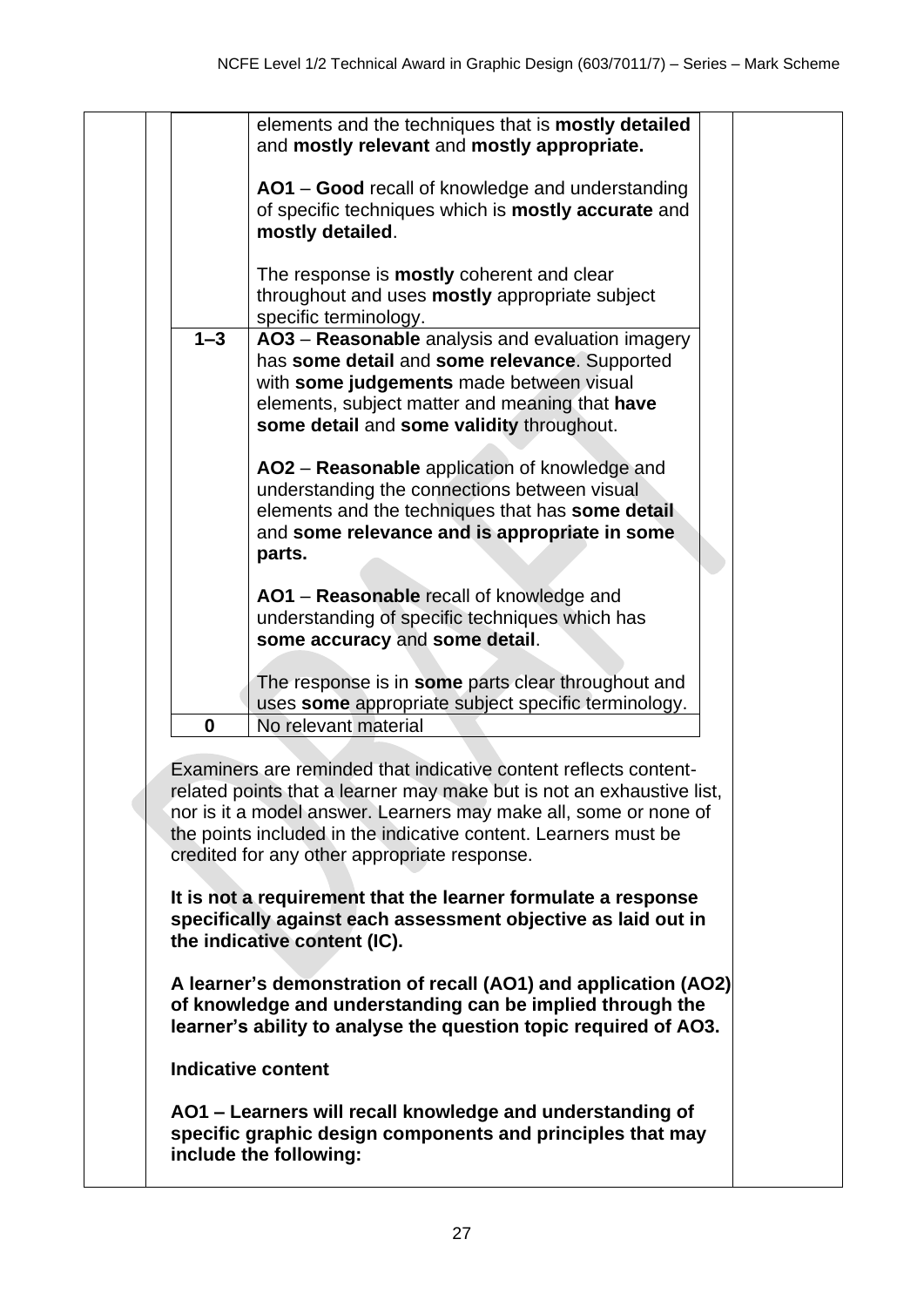#### **Typography**

- In figure 6 a serif font has been used.
- In figure 7 a sans serif font has been used.
- In figure 6, kerning has been applied.
- In figure 7, Kerning has been applied.
- In figure 6 the shape of the ampersand has been embellished. (1)
- In figure 7 the letters A and R have been embellished.

### **Composition**

- In figure 6 the ampersand has been placed in the negative space of the letter O of 'Mother' and the word 'CHILD' has been placed in the negative space of the ampersand.
- In figure 7 the word has been placed below an image of human eyes and a nose.
- In figure 6 the overlapping of letters within the word mother means the negative space flows round the word (rather than around individual letters).
- In figure 7 the lack of distance between the letters and the overlapping of some letters means the design works as both a word and a decorative shape.

**AO2 – Learners will apply knowledge and understanding of how graphic design components and principles have been applied in a real scenario that may include the following:**

### **Typography**

- (In figure 6 a serif font has been used) to visually soften the text for the word 'Mother'.
- (In figure 7 a sans serif font has been used) this makes the font appear bolder and masculine.
- (In figure 6, kerning has been applied) to visibly join the 'OTHE' in the word mother.
- (In figure 7, Kerning has been applied) to leave very little space between the letters.
- (In figure 6 the shape of the ampersand has been embellished) to form the shape of a foetus.
- (In figure 7 the letters A and R have been embellished) the embellishment helps to form the shape of a bushy beard.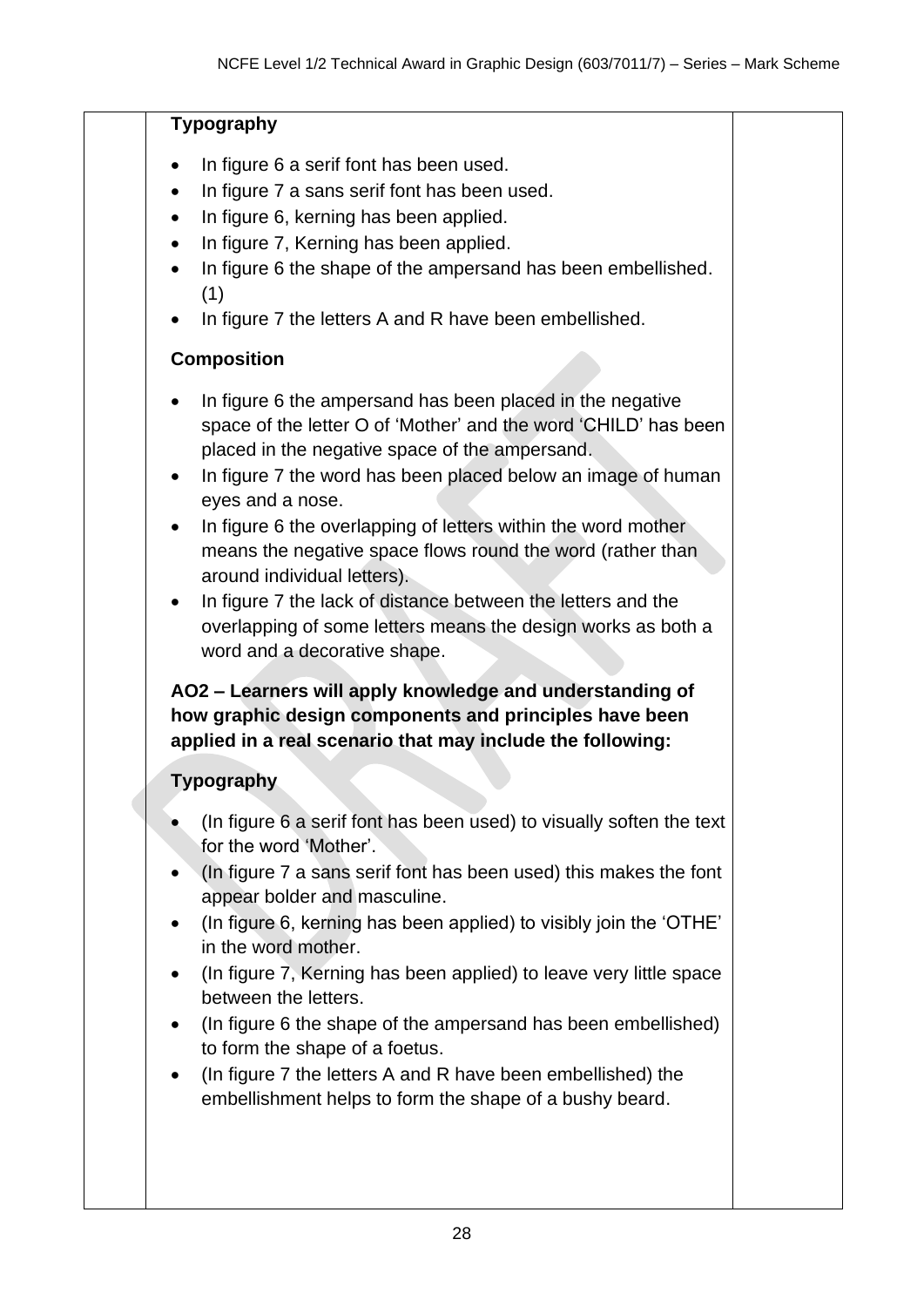#### **Composition**

- (In figure 6 the ampersand has been placed in the negative space of the letter O of 'Mother' and the word 'CHILD' has been placed in the negative space of the ampersand) to suggest a foetus being carried by the mother.
- (In figure 7 the word has been placed below an image of human eyes and a nose) to connote the placement of a beard on a face.
- (In figure 6 the overlapping of letters within the word mother means the negative space flows round the word (rather than around individual letters)) helping the design to be read as both a single image and a series of words.
- (In figure 7 the lack of distance between the letters and the overlapping of some letters means the design works as both a word and a decorative shape). This emphasises the link between the word and the image.

### **AO3 – Learners will analyse and evaluate the effectiveness of the graphic design components that may include the following**

### **Typography**

- (In figure 6 a serif font has been used to visually soften the text for the word 'Mother') which links with the association of mothers being nurturing.
- (In figure 7 a sans serif font has been used this makes the font appear bolder and masculine) which links with the idea of facial hair being a masculine trait.
- (In figure 6, kerning has been applied to visibly join the 'OTHE' in the word mother) helping identify the word as an object.
- (In figure 7, Kerning has been applied to leave very little space between the letters) which allows the word to also visually represent a 'beard'.
- (In figure 6 the shape of the ampersand has been embellished to form the shape of a foetus) which emphasises the meaning of the words being used.
- (In figure 7 the letters A and R have been embellished the embellishment helps to form the shape of a bushy beard) which emphasises the meaning of the words being used.

### **Composition**

• (In figure 6 the ampersand has been placed in the negative space of the letter O of 'Mother' and the word 'CHILD' has been placed in the negative space of the ampersand to suggest a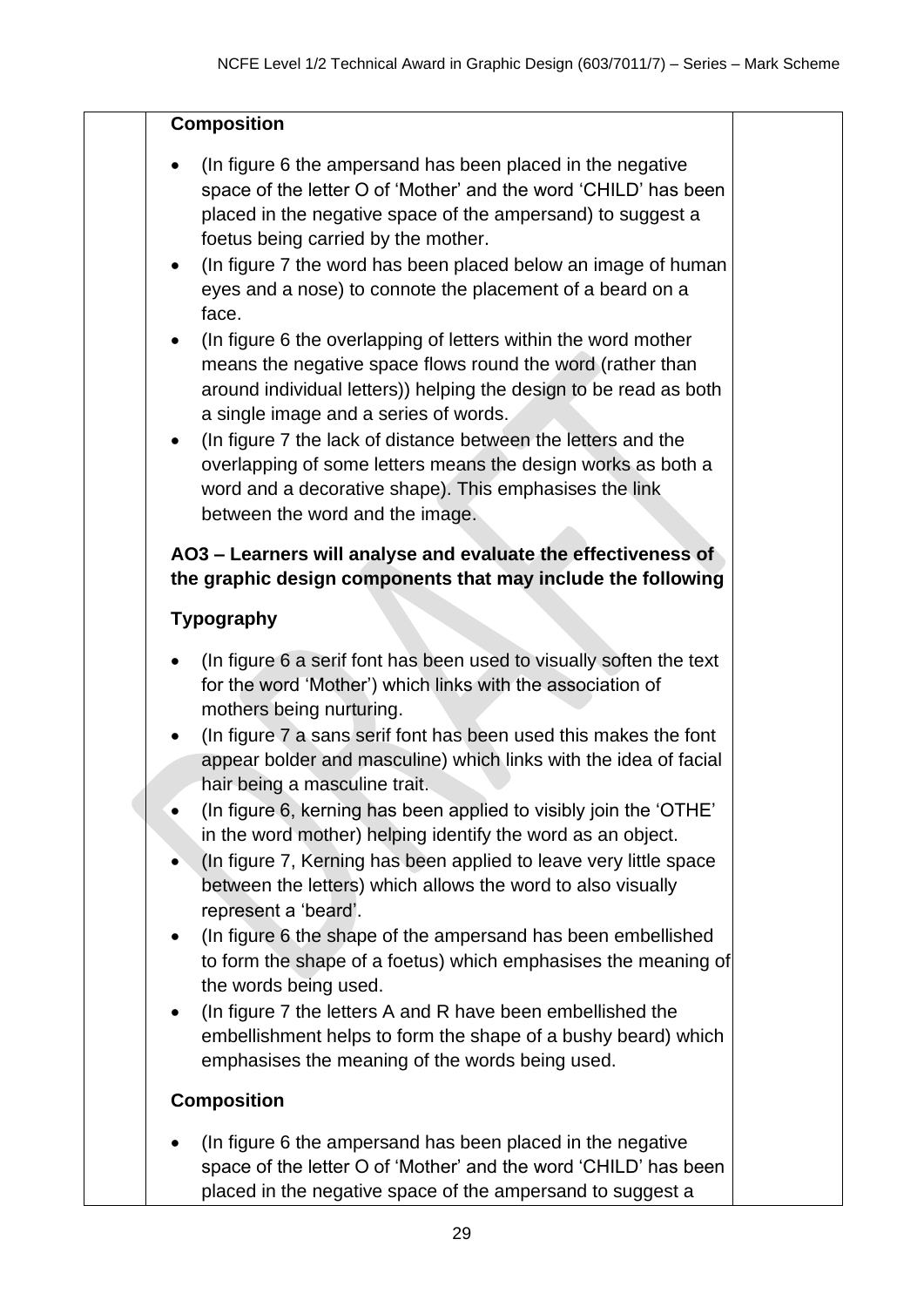foetus being carried by the mother). This further emphasises the meaning of the words being used. • (In figure 7 the word has been placed below an image of human eyes and a nose to connote the placement of a beard on a face). This further emphasises the meaning of the word being used. • (In figure 6 the overlapping of letters within the word mother means the negative space flows round the word (rather than around individual letters)) helping the design to be read as both a single image and a series of words). This helps to visually communicate the idea of a mother and child as being separate individuals as well as being linked by a family bond. • (In figure 7 the lack of distance between the letters and the overlapping of some letters means the design works as both a word and a decorative shape. This emphasises the link between the word and the image). The placement of the word in relation to the image visually communicates the meaning of the word. **Award any other suitable response.**